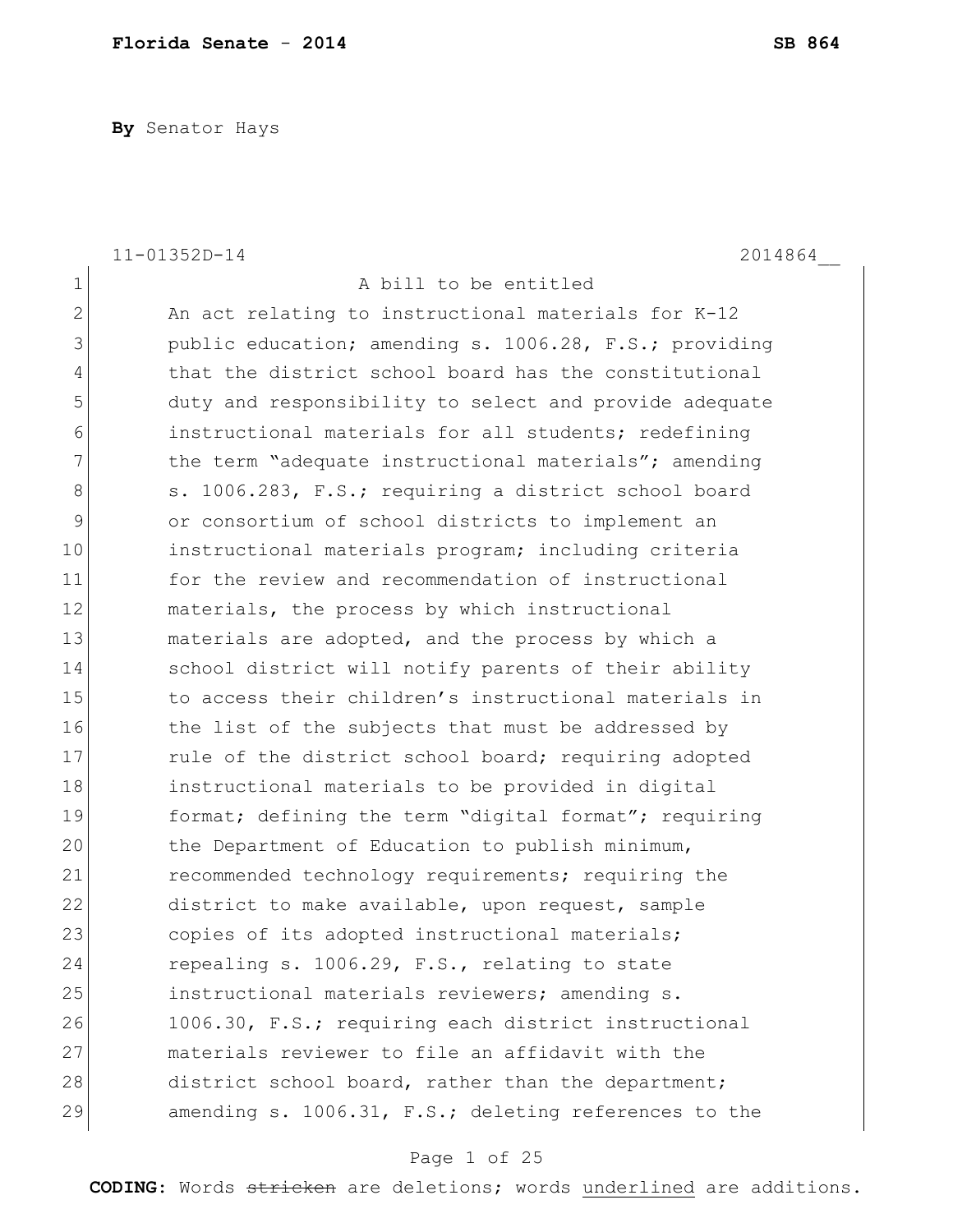|    | $11 - 01352D - 14$<br>2014864                           |
|----|---------------------------------------------------------|
| 30 | Department of Education regarding the duties of         |
| 31 | instructional materials reviewers; revising the         |
| 32 | evaluation procedure for instructional materials;       |
| 33 | amending s. 1006.32, F.S.; conforming provisions to     |
| 34 | changes made by the act; repealing s. $1006.33$ , F.S., |
| 35 | relating to bids, proposals, and advertisement          |
| 36 | regarding the adoption of instructional materials;      |
| 37 | repealing s. 1006.34, F.S., relating to powers and      |
| 38 | duties of the Commissioner of Education and the         |
| 39 | department in selecting and adopting instructional      |
| 40 | materials; amending s. 1006.35, F.S.; requiring the     |
| 41 | district school board, rather than the commissioner,    |
| 42 | to conduct an independent investigation to determine    |
| 43 | the accuracy of district-adopted instructional          |
| 44 | materials; authorizing the district school board,       |
| 45 | rather than the commissioner, to remove materials from  |
| 46 | the list of district-adopted materials under certain    |
| 47 | circumstances; repealing s. 1006.36, F.S., relating to  |
| 48 | the term of adoption for instructional materials;       |
| 49 | amending s. 1006.37, F.S.; authorizing, rather than     |
| 50 | requiring, the district school superintendent to        |
| 51 | requisition adopted instructional materials from the    |
| 52 | depository of a publisher with whom a contract has      |
| 53 | been made or any other vendor selling the adopted       |
| 54 | instructional materials; deleting provisions regarding  |
| 55 | the superintendent's requisition of instructional       |
| 56 | materials; conforming provisions to changes made by     |
| 57 | the act; authorizing a district school board or a       |
| 58 | consortium of school districts to requisition           |

# Page 2 of 25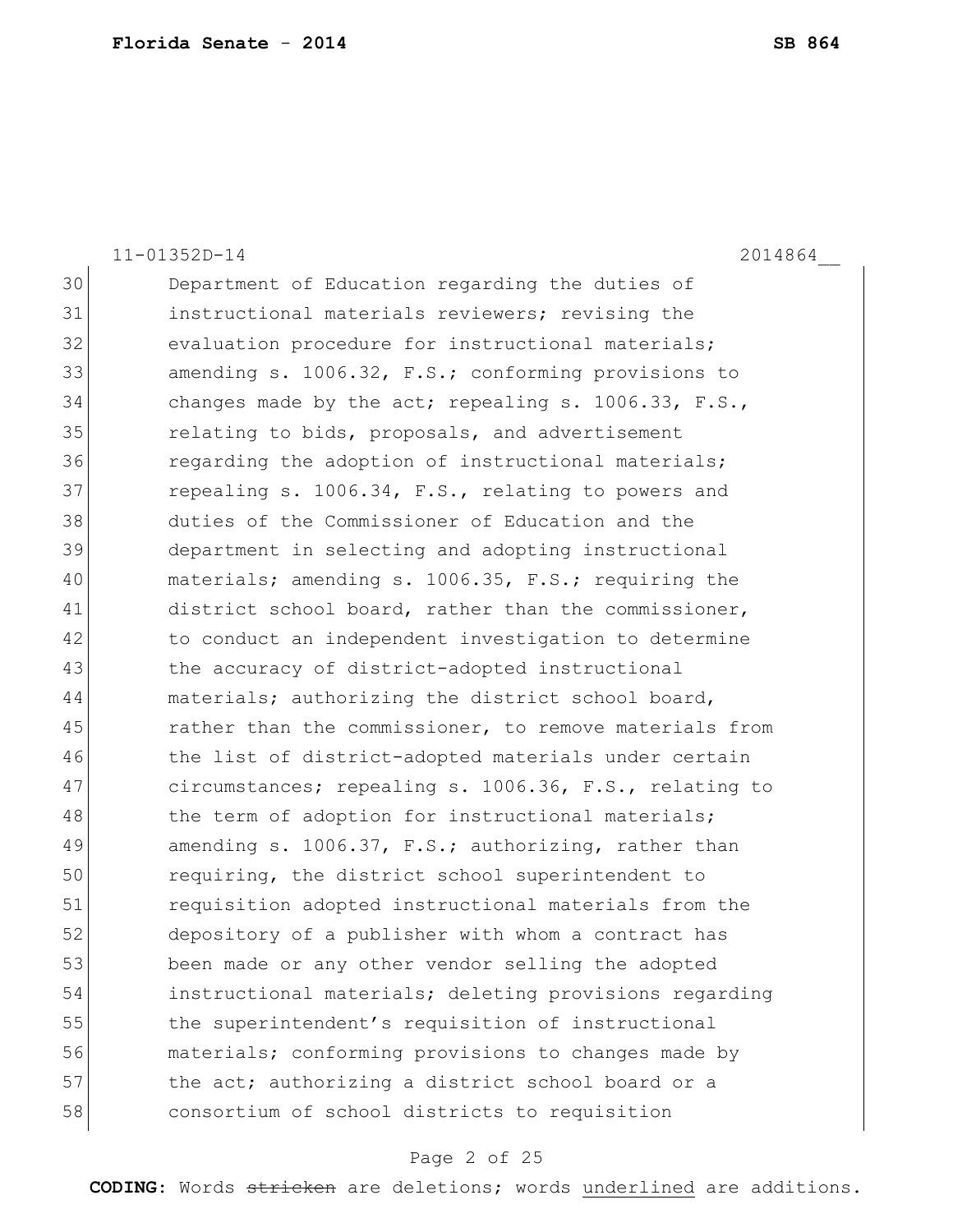|    | $11 - 01352D - 14$<br>2014864                             |
|----|-----------------------------------------------------------|
| 59 | instructional materials from the publisher's              |
| 60 | depository or any other vendor selling adopted            |
| 61 | instructional materials and to request assistance from    |
| 62 | the publisher's depository to recommend instructional     |
| 63 | materials for review, approval, adoption, and             |
| 64 | purchase; requiring the recommended materials to be       |
| 65 | consistent with certain goals, objectives, and            |
| 66 | requirements; requiring that personnel from the           |
| 67 | publisher's depository sign an affidavit in order to      |
| 68 | be considered an instructional materials reviewer;        |
| 69 | amending s. 1006.38, F.S.; conforming provisions to       |
| 70 | changes made by the act; revising the duties,             |
| 71 | responsibilities, and requirements of instructional       |
| 72 | materials publishers and manufacturers; amending s.       |
| 73 | 1006.40, F.S.; deleting provisions regarding the          |
| 74 | adoption of instructional materials for certain core      |
| 75 | courses in the subject area of mathematics; requiring     |
| 76 | each district school board to use a certain percentage    |
| 77 | of the annual allocation for the purchase of digital,     |
| 78 | rather than electronic, instructional materials that      |
| 79 | meet certain goals, objectives, and requirements;         |
| 80 | deleting provisions regarding the use of the              |
| 81 | district's annual allocation for the purchase of          |
| 82 | instructional materials; amending s. 1006.41, F.S.;       |
| 83 | conforming provisions to changes made by the act;         |
| 84 | amending ss. 1006.282 and 1010.82, F.S.; conforming       |
| 85 | cross-references; providing an effective date.            |
| 86 |                                                           |
| 87 | Be It Enacted by the Legislature of the State of Florida: |

# Page 3 of 25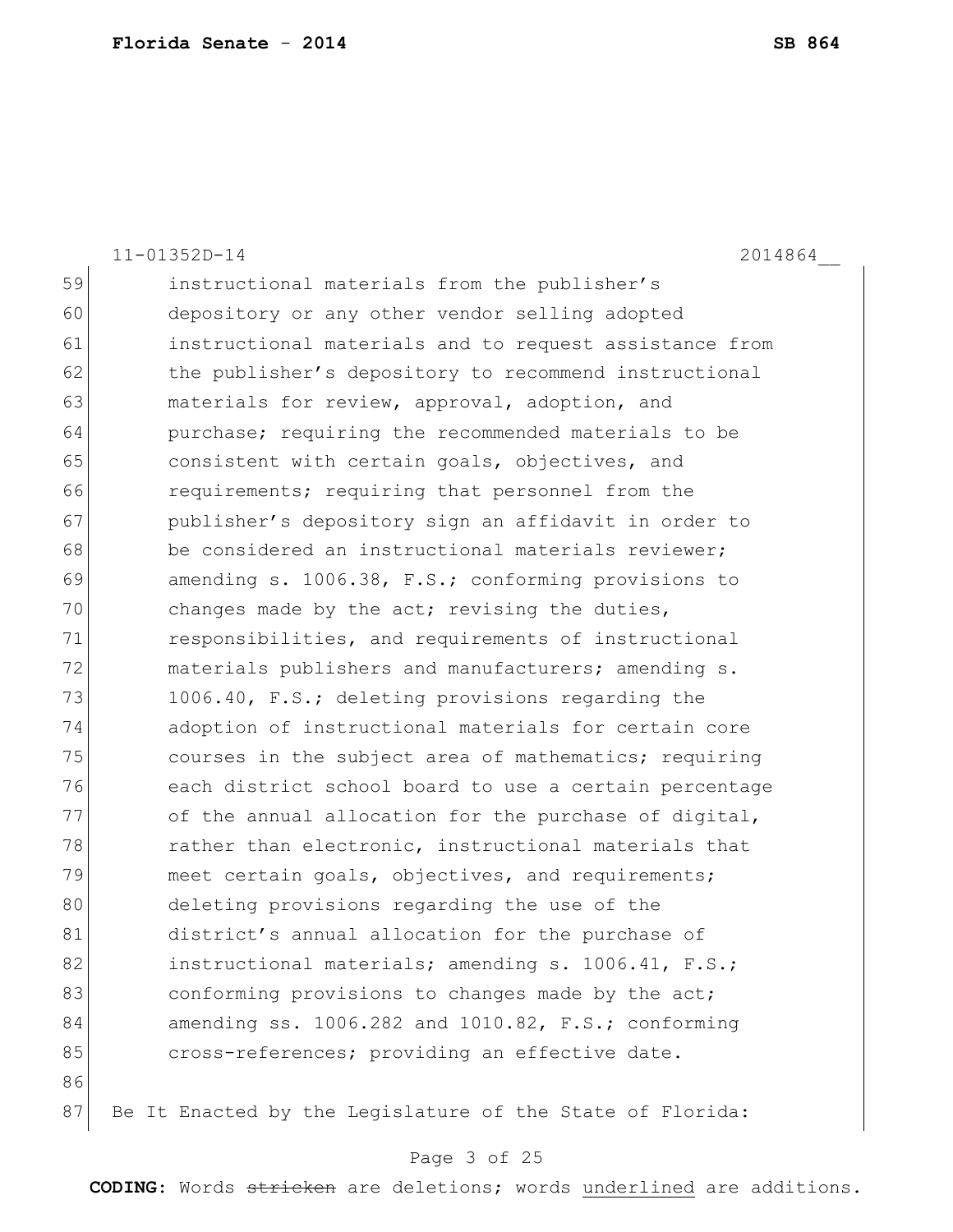```
11-01352D-14 2014864__
88
89 Section 1. Subsection (1) of section 1006.28, Florida
90 Statutes, is amended to read:
91 1006.28 Duties of district school board, district school
92 superintendent; and school principal regarding K-12
93 instructional materials.—
94 (1) DISTRICT SCHOOL BOARD. The district school board has
95 the constitutional duty and responsibility to select and provide
96 adequate instructional materials for all students in accordance 
97 with the requirements of this part. The term "adequate
98 instructional materials" means a sufficient number of student or
99 site licenses or sets of materials that are available in bound,
100 unbound, kit, or package form and may consist of hardbacked or
101 softbacked textbooks, electronic content, consumables, learning
102 laboratories, manipulatives, and electronic media_{\tau} and computer
103 courseware, \theta is software, or applications that serve as the basis
104 for instruction for each student in the core courses of 
105 mathematics, language arts, social studies, science, reading,
106 and literature. The district school board has the following 
107 specific duties and responsibilities:
108 (a) Courses of study; adoption.—Adopt courses of study for 
109 use in the schools of the district.
110 (b) Instructional materials.—Provide for proper 
111 requisitioning, distribution, accounting, storage, care, and use 
112 of all instructional materials and furnish such other
113 instructional materials as may be needed. The district school 
114 board shall ensure that instructional materials used in the 
115 district are consistent with the district goals and objectives 
116 and the course descriptions established in rule of the State
```
### Page 4 of 25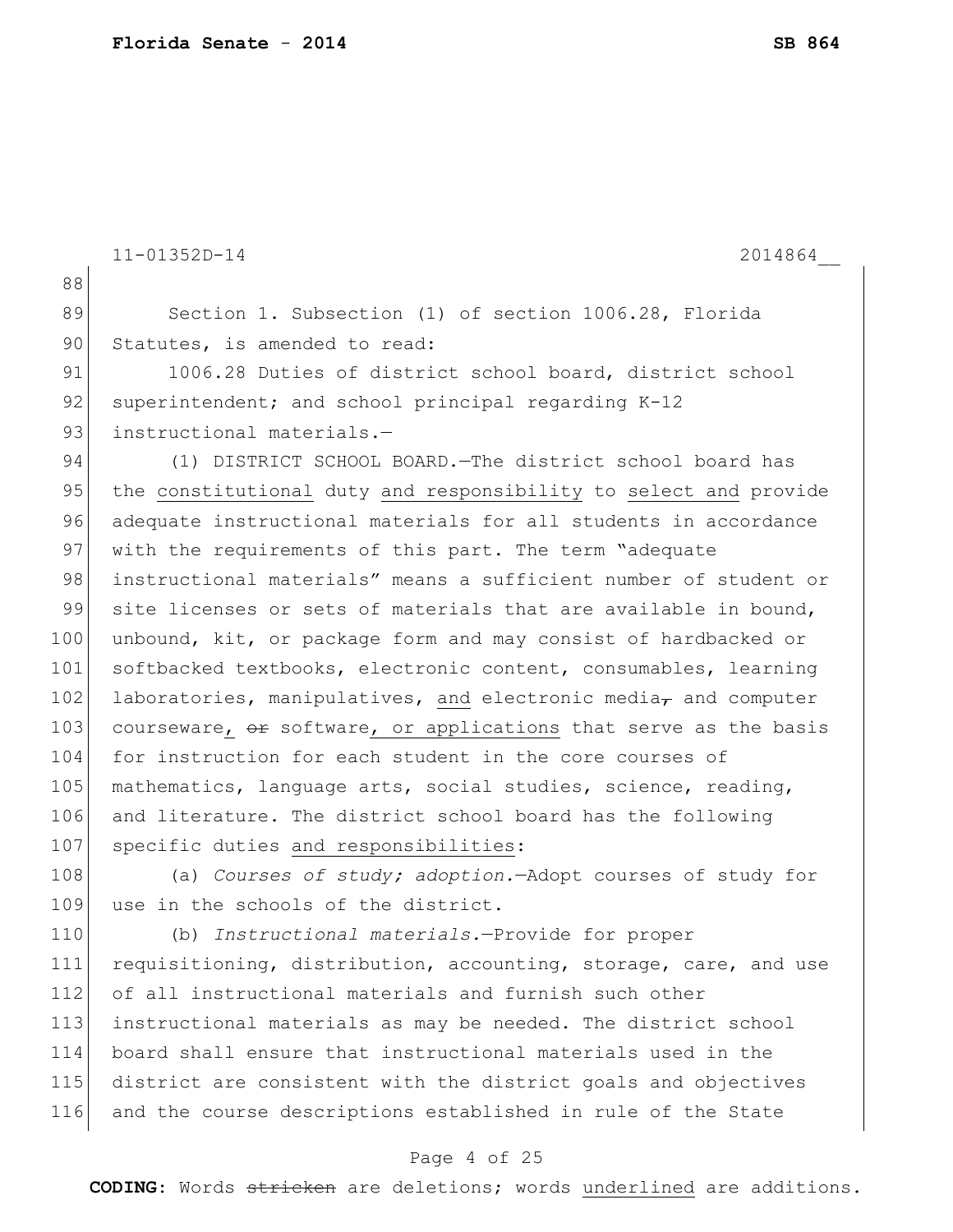|     | $11 - 01352D - 14$<br>2014864                                              |
|-----|----------------------------------------------------------------------------|
| 117 | Board of Education, as well as with the state and district                 |
| 118 | performance standards provided for in s. 1001.03(1).                       |
| 119 | (c) Other instructional materials.-Provide such other                      |
| 120 | teaching accessories and aids as are needed for the school                 |
| 121 | district's educational program.                                            |
| 122 | (d) School library media services; establishment and                       |
| 123 | maintenance.-Establish and maintain a program of school library            |
| 124 | media services for all public schools in the district, including           |
| 125 | school library media centers, or school library media centers              |
| 126 | open to the public, and, in addition such traveling or                     |
| 127 | circulating libraries as may be needed for the proper operation            |
| 128 | of the district school system.                                             |
| 129 | Section 2. Subsections (1) and (2) of section $1006.283$ ,                 |
| 130 | Florida Statutes, are amended, and subsections $(7)$ , $(8)$ , and $(9)$   |
| 131 | are added to that section, to read:                                        |
| 132 | 1006.283 District school board instructional materials                     |
| 133 | review process.-                                                           |
| 134 | (1) A district school board or consortium of school                        |
| 135 | districts shall may implement an instructional materials program           |
| 136 | that includes the review, approval, adoption, and purchase of              |
| 137 | instructional materials. Beginning in the 2013-2014 school year,           |
| 138 | The district school superintendent shall certify to the                    |
| 139 | department by March 31 of each year that all instructional                 |
| 140 | materials for core courses used by the district are aligned with           |
| 141 | applicable state standards. <del>Included in the certification shall</del> |
| 142 | be A list of the core instructional materials that will be used            |
| 143 | or purchased for use by the school district shall be included in           |
| 144 | the certification.                                                         |
| 145 | (2) The district school board shall adopt rules                            |

# Page 5 of 25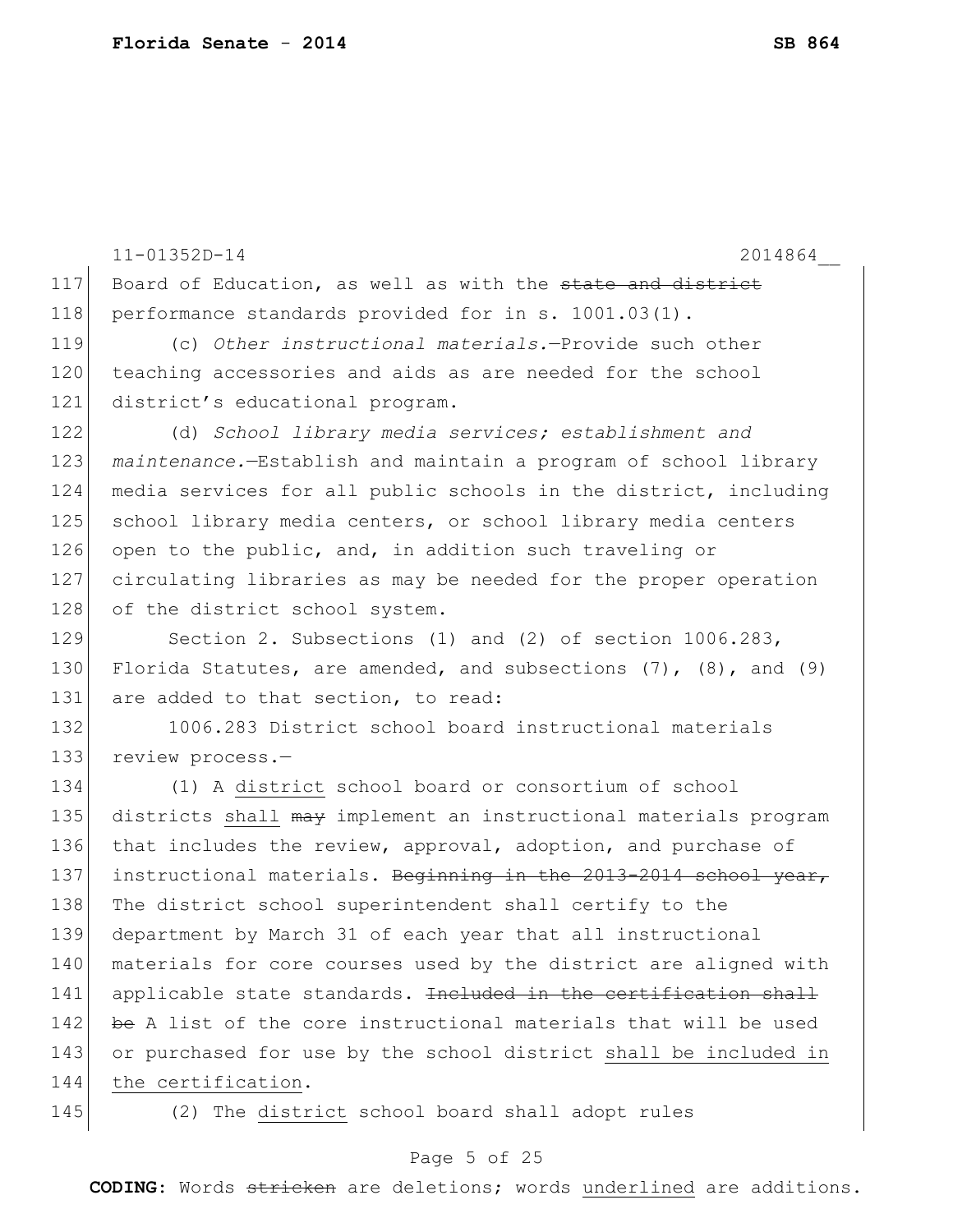|     | $11 - 01352D - 14$<br>2014864                                    |
|-----|------------------------------------------------------------------|
| 146 | implementing the district's instructional materials program      |
| 147 | which must include, but need not be limited to:                  |
| 148 | (a) Criteria for the review and recommendation of                |
| 149 | instructional materials, including a thorough review of          |
| 150 | curriculum content. The district shall establish a local         |
| 151 | instructional materials review committee to review and recommend |
| 152 | instructional materials to the district school board for final   |
| 153 | adoption. A district may enter into an agreement with other      |
| 154 | districts to combine their local instructional materials review  |
| 155 | committees into one super committee. A local instructional       |
| 156 | materials review committee shall consist of the following        |
| 157 | members, appointed as follows:                                   |
| 158 | 1. Each district school board member shall appoint one           |
| 159 | person who is not employed by the district.                      |
| 160 | 2. The superintendent shall appoint a number of classroom        |
| 161 | teachers equal to the number of district school board members.   |
| 162 | The selection of classroom teachers shall be representative of   |
| 163 | the subject areas and grade levels of the instructional          |
| 164 | materials being considered for adoption.                         |
| 165 | 3. The district school board and the superintendent shall        |
| 166 | each appoint at least one parent of a student who is currently   |
| 167 | enrolled in a public school in the district Its review and       |
| 168 | purchase process.                                                |
| 169 | (b) Identification, by subject area, of a review cycle for       |
| 170 | instructional materials.                                         |
| 171 | (c) The duties and qualifications of the instructional           |
| 172 | materials reviewers.                                             |
| 173 | (d) The requirements for an affidavit made by each a             |
| 174 | district instructional materials reviewer which substantially    |
|     | Page 6 of 25                                                     |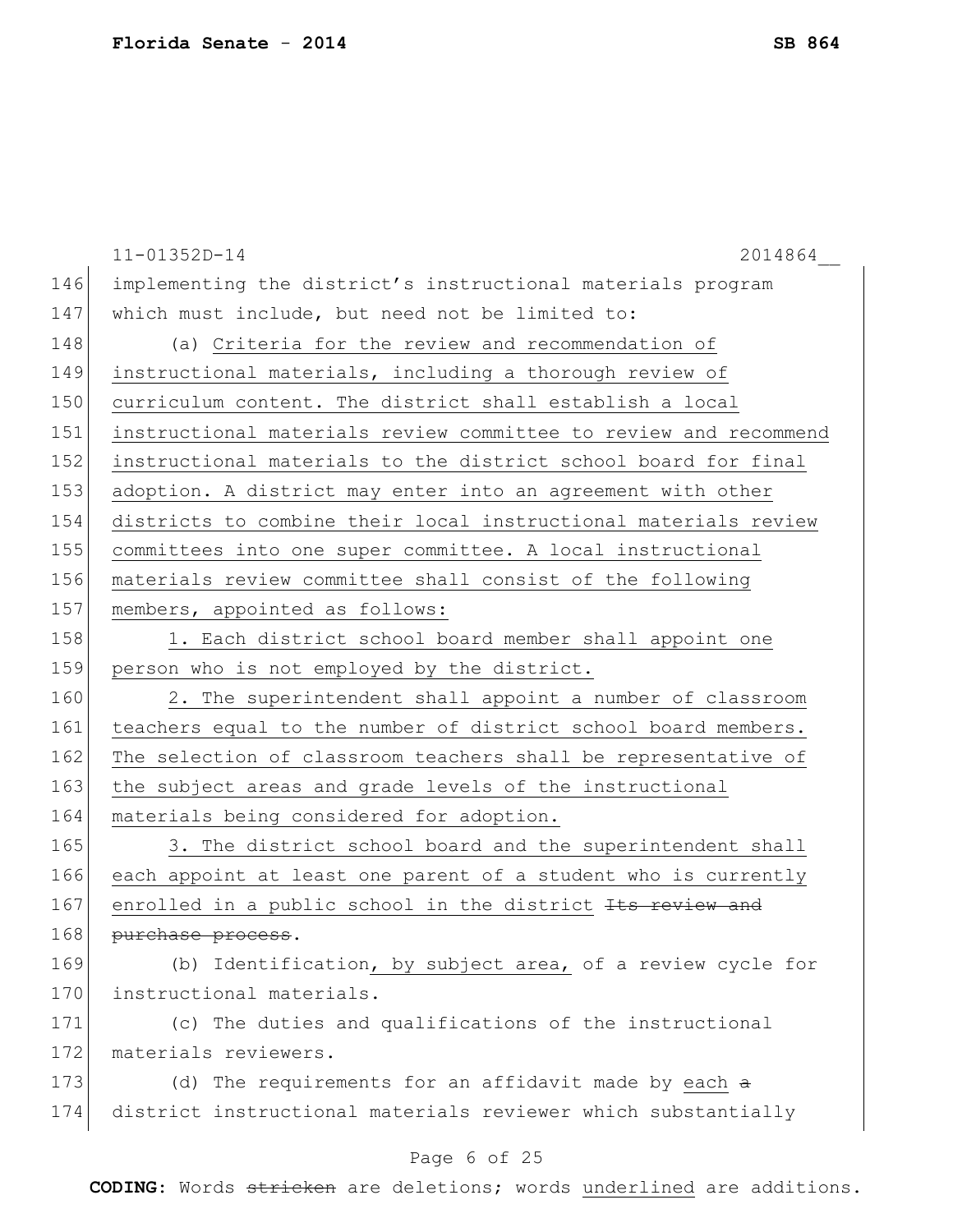|     | $11 - 01352D - 14$<br>2014864                                    |
|-----|------------------------------------------------------------------|
| 175 | meets includes the requirements of s. 1006.30.                   |
| 176 | (e) Compliance with s. 1006.32, relating to prohibited           |
| 177 | acts.                                                            |
| 178 | (f) A process for the district school board to determine         |
| 179 | and certify that certifies the accuracy of district-adopted      |
| 180 | instructional materials.                                         |
| 181 | (g) The incorporation of applicable requirements of s.           |
| 182 | 1006.31, which relates to the duties of instructional materials  |
| 183 | reviewers.                                                       |
| 184 | (h) The incorporation of applicable requirements of s.           |
| 185 | 1006.38, relating to the duties, responsibilities, and           |
| 186 | requirements of publishers of instructional materials.           |
| 187 | (i) The process by which instructional materials are             |
| 188 | adopted by the district school board. The process must allow the |
| 189 | public, within 10 days after district school board adoption, to  |
| 190 | appeal the district school board's adoption of specific          |
| 191 | instructional materials. Upon appeal, the district school board  |
| 192 | shall convene a public hearing to reevaluate the challenged      |
| 193 | instructional materials and determine suitability for use.       |
| 194 | Suitability includes the accuracy and appropriateness of the     |
| 195 | materials according to the evaluation criteria specified in s.   |
| 196 | 1006.31. The district school board's decision to adopt           |
| 197 | instructional materials is final unless a public appeal is       |
| 198 | timely filed. If a public appeal is timely filed, the district   |
| 199 | school board's decision after convening the public hearing is    |
| 200 | final and not subject to further review.                         |
| 201 | 1. Instructional materials considered for adoption by the        |
| 202 | district school board must be posted in a read-only format on    |
| 203 | the district website at least 20 calendar days before the public |

# Page 7 of 25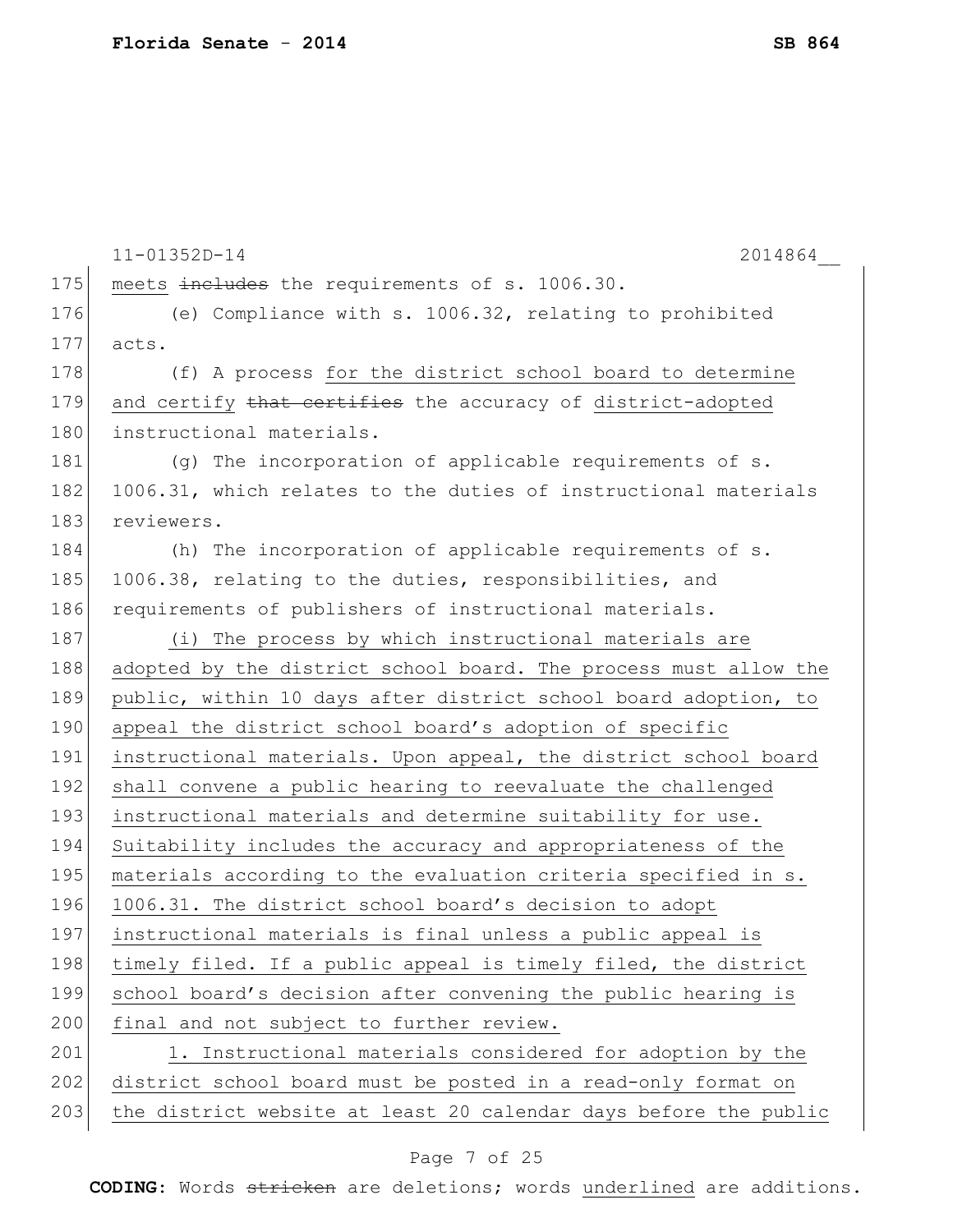|     | $11 - 01352D - 14$<br>2014864                                    |
|-----|------------------------------------------------------------------|
| 204 | hearing and public meeting as specified in this paragraph. The   |
| 205 | district shall establish an electronic process for the public to |
| 206 | submit, and the school board members and the superintendent to   |
| 207 | access, comments on the recommended instructional materials.     |
| 208 | 2. The district school board shall conduct an open, noticed      |
| 209 | district school board hearing to receive public comment on and   |
| 210 | review the recommended instructional materials.                  |
| 211 | 3. The district school board shall hold an open, noticed         |
| 212 | public meeting to approve an annual instructional materials      |
| 213 | plan, including the adoption of instructional materials. This    |
| 214 | public meeting must be held on a different date than the public  |
| 215 | hearing.                                                         |
| 216 | 4. The notices for the public hearing and the public             |
| 217 | meeting must specifically state which instructional materials    |
| 218 | are being reviewed and the manner in which the instructional     |
| 219 | materials can be accessed for public review.                     |
| 220 | $(j)$ $(i)$ The process by which instructional materials will be |
| 221 | purchased, including advertising, bidding, and purchasing        |
| 222 | requirements.                                                    |
| 223 | (k) The process by which the school district will notify         |
| 224 | parents of their ability to access their children's textbooks    |
| 225 | and instructional materials through the district's local         |
| 226 | instructional improvement system and by which the school         |
| 227 | district will encourage parents to access the system. This       |
| 228 | notification must be displayed prominently on the district       |
| 229 | school board's website and provided annually in a written format |
| 230 | to all parents of enrolled students.                             |
| 231 | (7) Beginning in the 2015-2016 academic year, all adopted        |
| 232 | instructional materials for students in kindergarten through     |
|     |                                                                  |

# Page 8 of 25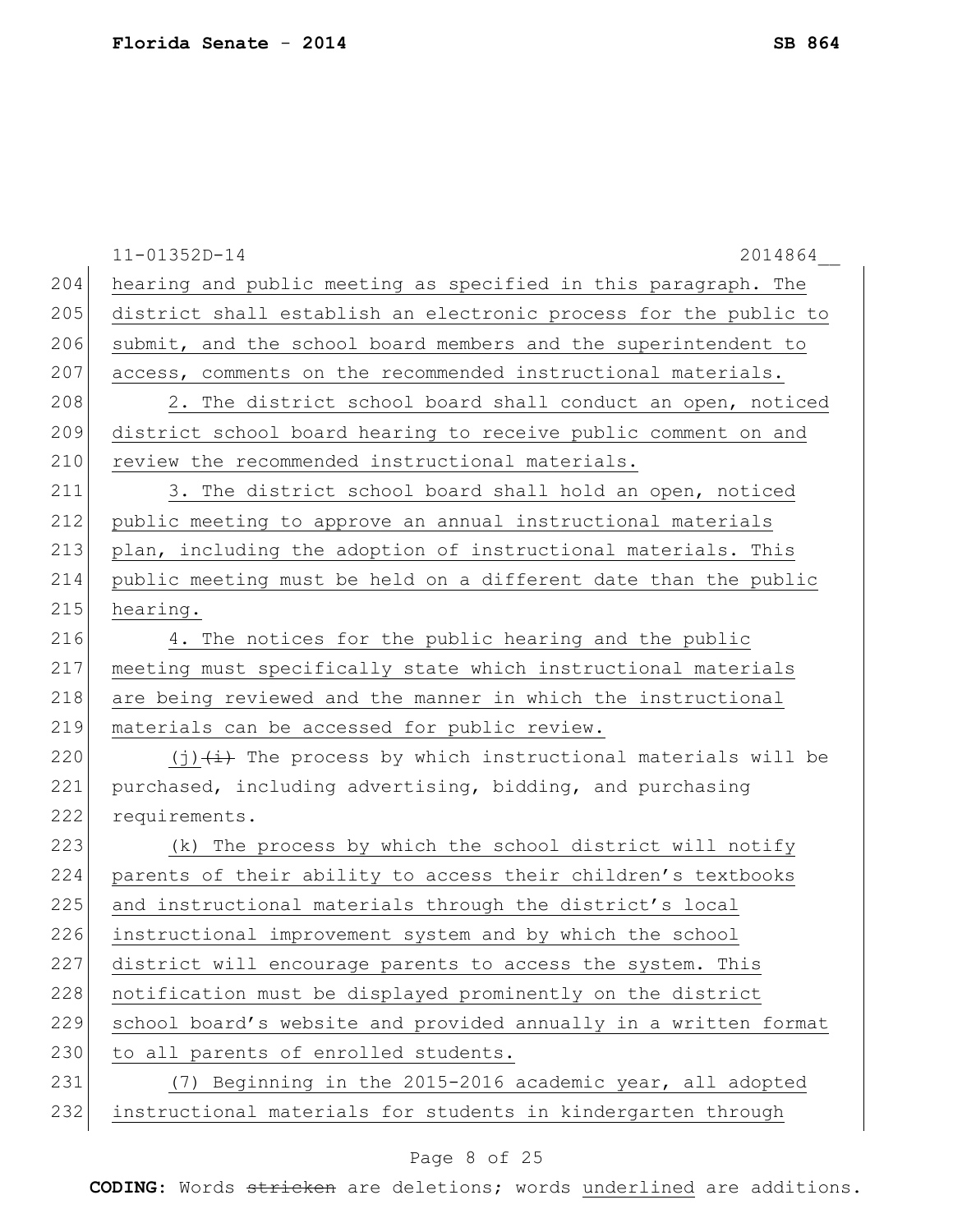|     | $11 - 01352D - 14$<br>2014864                                          |
|-----|------------------------------------------------------------------------|
| 233 | grade 12 must be available in a digital format. As used in this        |
| 234 | subsection, the term "digital format" means text-based or image-       |
| 235 | based content in a form that provides the student with various         |
| 236 | interactive functions; that can be searched, tagged,                   |
| 237 | distributed, and used for individualized and group learning;           |
| 238 | that includes multimedia content such as video clips, animation,       |
| 239 | and virtual reality; and that can be accessed at anytime and           |
| 240 | anywhere. The term does not include electronic or computer             |
| 241 | hardware even if such hardware is bundled with software or other       |
| 242 | electronic media, nor does the term include equipment or               |
| 243 | supplies.                                                              |
| 244 | (8) The department shall publish recommended, minimum                  |
| 245 | technology requirements that include guidelines on the number of       |
| 246 | students per device necessary to ensure that students can access       |
| 247 | all instructional materials in digital format and specifications       |
| 248 | for hardware, software, networking, and security.                      |
| 249 | (9) The school district shall make available upon request              |
| 250 | for public inspection sample copies of all instructional               |
| 251 | materials that have been adopted by the district school board.         |
| 252 | Section 3. Section 1006.29, Florida Statutes, is repealed.             |
| 253 | Section 4. Section 1006.30, Florida Statutes, is amended to            |
| 254 | read:                                                                  |
| 255 | 1006.30 Affidavit of district <del>state</del> instructional materials |
| 256 | reviewers. - Before transacting any business, each district state      |
| 257 | instructional materials reviewer shall make an affidavit, to be        |
| 258 | filed with the district school board department, that:                 |
| 259 | (1) The reviewer will faithfully discharge the duties                  |
| 260 | imposed upon him or her.                                               |
| 261 | (2) The reviewer does not have an has no interest in any               |

# Page 9 of 25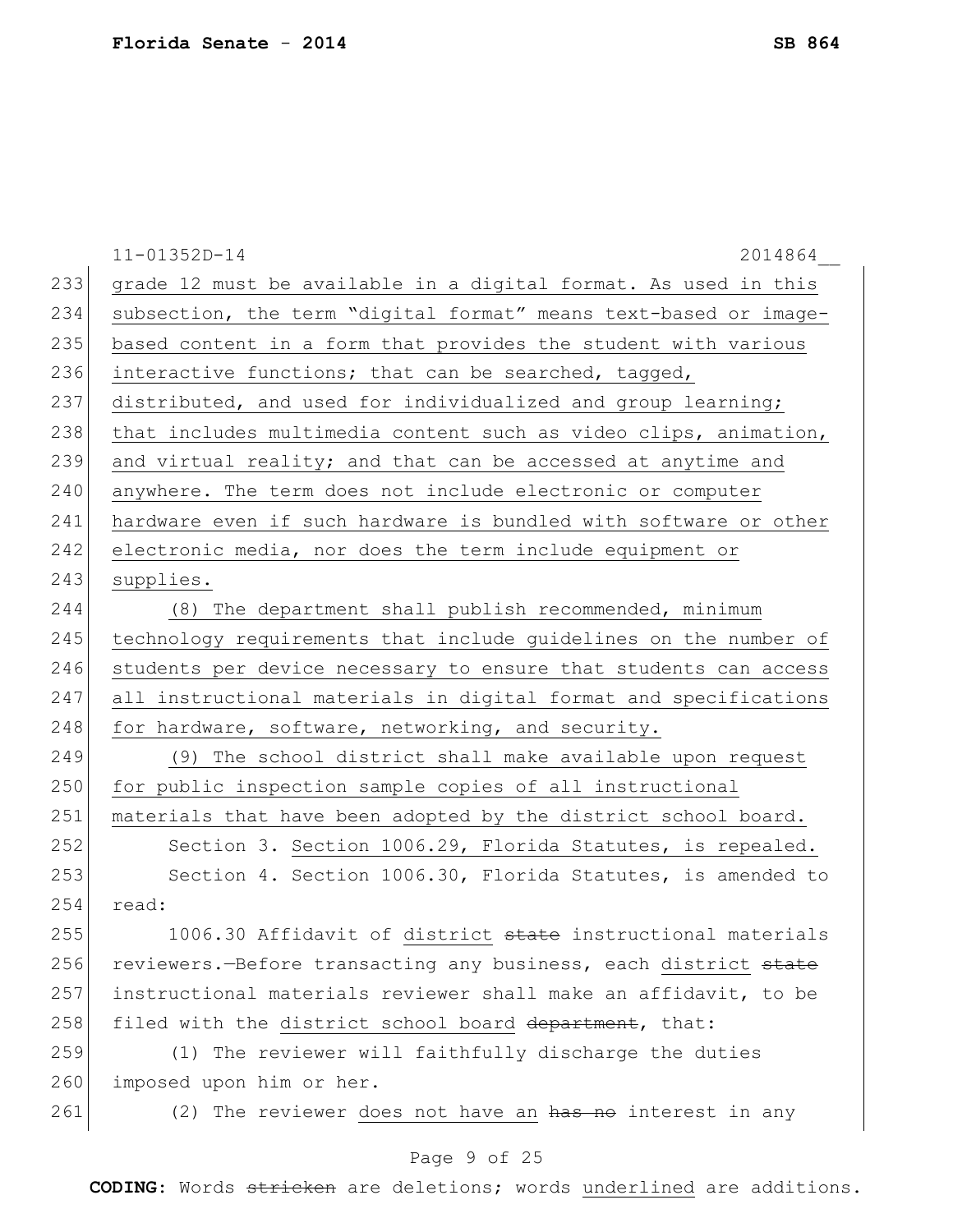11-01352D-14 2014864\_\_ 262 publishing or manufacturing organization that produces or sells 263 instructional materials. 264 (3) The reviewer is not  $\frac{1}{2}$  and  $\frac{1}{2}$  connected with the 265 distribution of the instructional materials. 266 (4) The reviewer does not have any direct or indirect 267 pecuniary interest in the business or profits of any person 268 engaged in manufacturing, publishing, or selling instructional 269 materials designed for use in the public schools. 270 (5) The reviewer will not accept any emolument or promise 271 of future reward of any kind from any publisher or manufacturer 272 of instructional materials or his or her agent or anyone 273 interested in, or intending to bias his or her judgment in any 274 way in, the selection of any materials to be adopted. 275 (6) The reviewer understands that it is unlawful to discuss 276 matters relating to instructional materials submitted for 277 adoption with any agent of a publisher or manufacturer of 278 instructional materials, either directly or indirectly, except 279 during the period when the publisher or manufacturer is 280 providing a presentation for the reviewer during his or her 281 review of the instructional materials submitted for adoption. 282 Section 5. Section 1006.31, Florida Statutes, is amended to 283 read: 284 1006.31 Duties of the <del>Department of Education and</del> school 285 district instructional materials reviewer.—The duties of the 286 instructional materials reviewer are: 287 (1) PROCEDURES.—To adhere to procedures prescribed by the 288 department or the district for evaluating instructional 289 materials submitted by publishers and manufacturers in each 290 adoption. This section applies to both the state and district

#### Page 10 of 25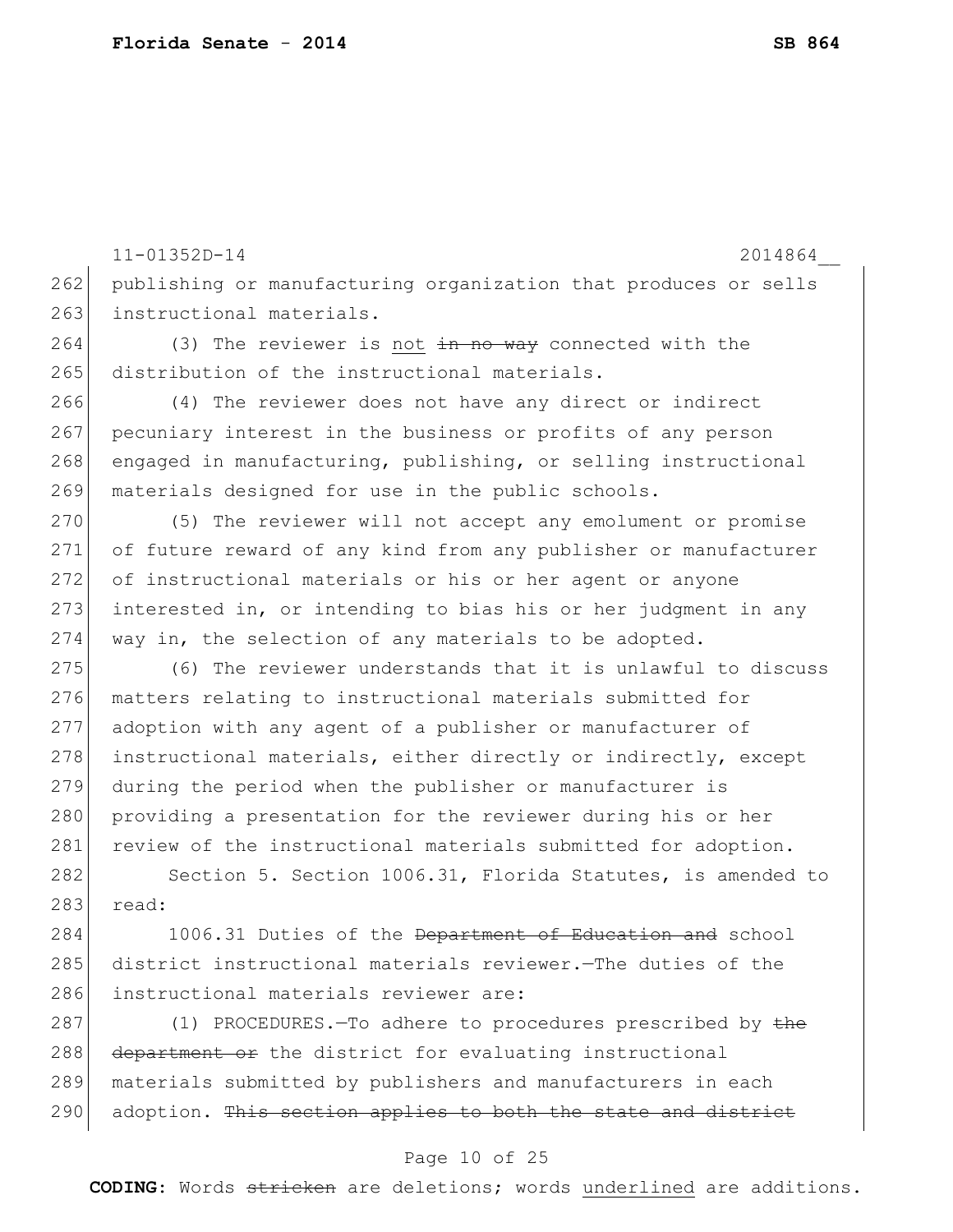11-01352D-14 2014864\_\_

291 approval processes.

 (2) EVALUATION OF INSTRUCTIONAL MATERIALS.—To evaluate 293 carefully all instructional materials submitted, in order to ascertain which instructional materials, if any, submitted for consideration implement the selection criteria developed by the 296 district department and those curricular objectives included 297 | within applicable performance standards provided for in s. 1001.03(1).

 (a) When recommending instructional materials for use in the schools, each reviewer shall include only instructional 301 materials that accurately portray the ethnic, socioeconomic, cultural, and racial diversity of our society, including men and 303 women in professional, career, and executive roles, and the role and contributions of the entrepreneur and labor in the total development of this state and the United States.

 (b) When recommending instructional materials for use in the schools, each reviewer shall include only materials that accurately portray, whenever appropriate, humankind's place in ecological systems, including the necessity for the protection of our environment and conservation of our natural resources and the effects on the human system of the use of tobacco, alcohol, controlled substances, and other dangerous substances.

 (c) When recommending instructional materials for use in the schools, each reviewer shall require such materials as he or 315 she deems necessary and proper to encourage thrift, fire prevention, and humane treatment of people and animals.

 (d) When recommending instructional materials for use in 318 the schools, each reviewer shall require, when appropriate to the comprehension of students, that materials for social

### Page 11 of 25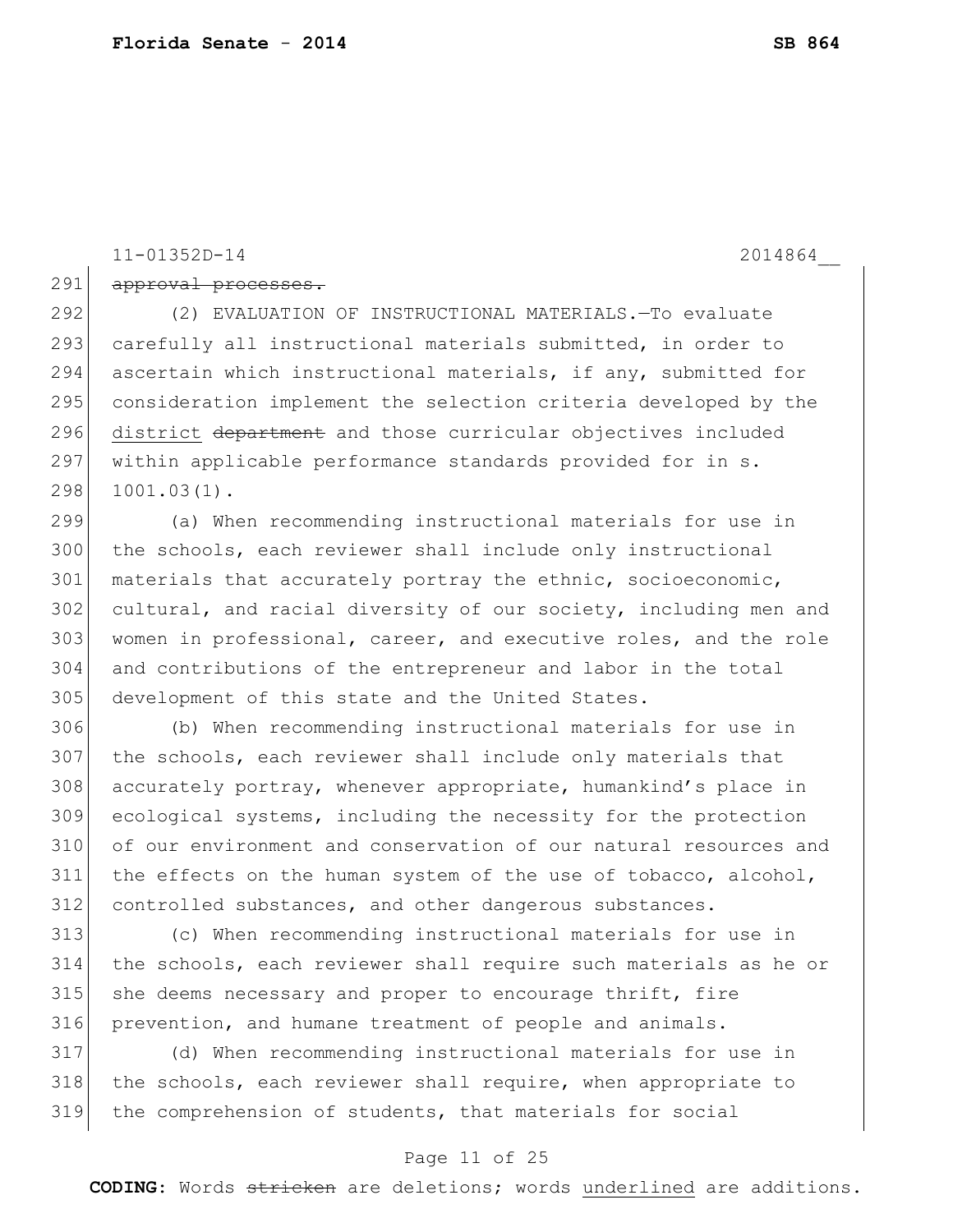|     | $11 - 01352D - 14$<br>2014864                                    |
|-----|------------------------------------------------------------------|
| 320 | science, history, or civics classes contain the Declaration of   |
| 321 | Independence and the Constitution of the United States. A        |
| 322 | reviewer may not recommend any instructional materials for use   |
| 323 | in the schools which contain any matter reflecting unfairly upon |
| 324 | persons because of their race, color, creed, national origin,    |
| 325 | ancestry, gender, or occupation.                                 |
| 326 | (e) Any instructional materials material recommended by          |
| 327 | each reviewer for use in the schools must shall be, to the       |
| 328 | satisfaction of each reviewer, accurate, objective, and current, |
| 329 | and suited to the needs and comprehension of students at their   |
| 330 | respective grade levels. A reviewer Reviewers shall consider for |
| 331 | adoption materials developed for academically talented students  |
| 332 | such as those enrolled in advanced placement courses.            |
| 333 | (f) Any instructional materials containing pornography or        |
| 334 | which are otherwise prohibited under s. 847.012 may not be used  |
| 335 | or made available within a public school. When selecting         |
| 336 | instructional materials, library media, and other reading        |
| 337 | materials used in the public school system, each reviewer shall  |
| 338 | use, at a minimum, the following standards to determine the      |
| 339 | propriety of the material:                                       |
| 340 | 1. The age of the students who normally could be expected        |
| 341 | to have access to the material.                                  |
| 342 | 2. The educational purpose to be served by the material. In      |
| 343 | considering instructional materials for classroom use, priority  |
| 344 | shall be given to the selection of materials that encompass the  |
| 345 | performance standards provided for in s. 1001.03(1) and that     |
| 346 | include the instructional objectives contained in the course     |
| 347 | description approved by rule of the State Board of Education.    |
| 348 | 3. The degree to which the material would be supplemented        |

# Page 12 of 25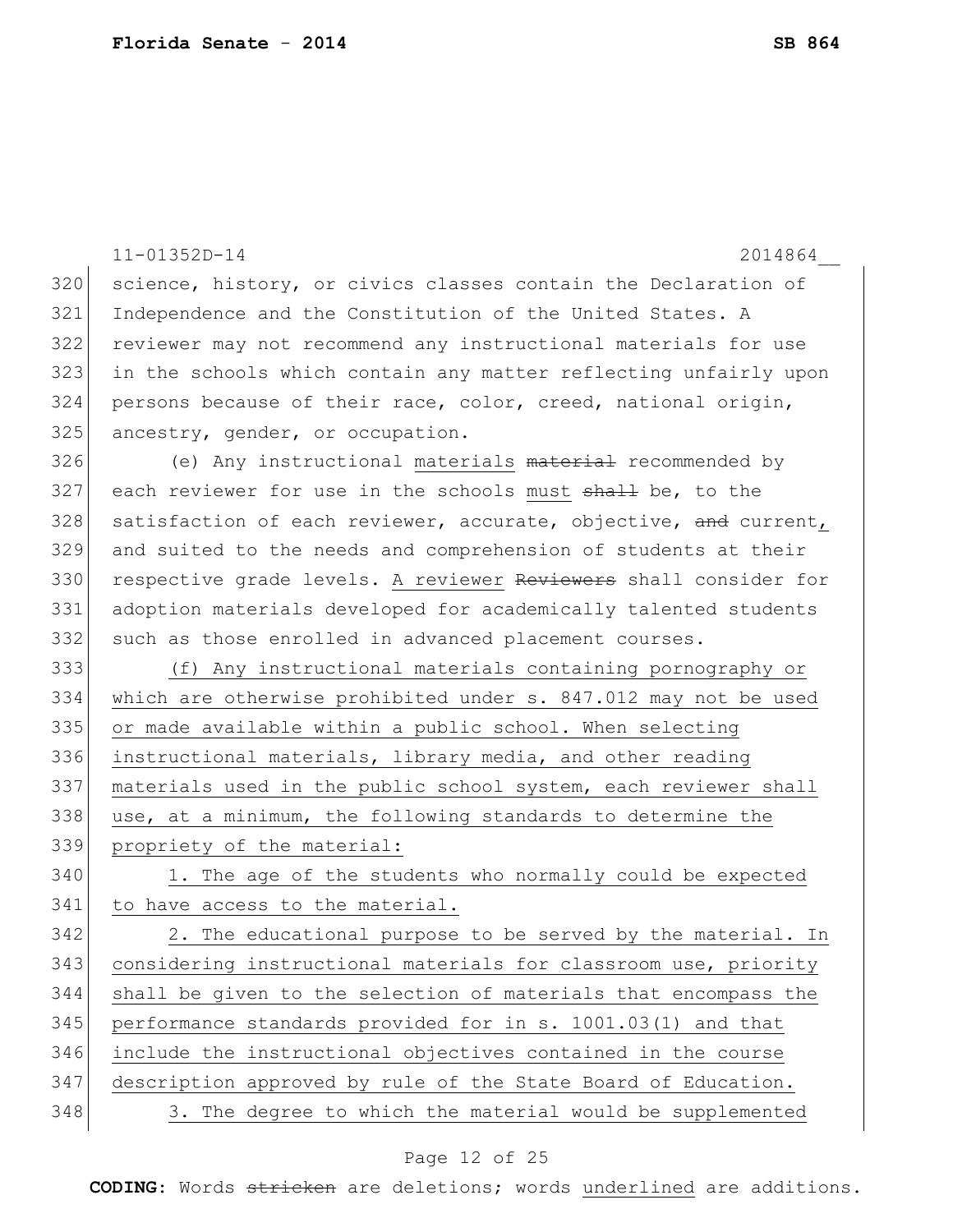|     | $11 - 01352D - 14$<br>2014864                                    |
|-----|------------------------------------------------------------------|
| 349 | and explained by mature classroom instruction as part of a       |
| 350 | normal classroom instructional program.                          |
| 351 | 4. The consideration of the broad racial, ethnic,                |
| 352 | socioeconomic, and cultural diversity of the students of this    |
| 353 | state.                                                           |
| 354 | (3) REPORT OF REVIEWERS. - After a thorough study of all data    |
| 355 | submitted on each instructional material, to submit an           |
| 356 | electronic report to the district school board department. The   |
| 357 | report shall be made public and must include responses to each   |
| 358 | section of the report format prescribed by the district school   |
| 359 | board department.                                                |
| 360 | Section 6. Section 1006.32, Florida Statutes, is amended to      |
| 361 | read:                                                            |
| 362 | 1006.32 Prohibited acts.-                                        |
| 363 | (1) A publisher or manufacturer of instructional material,       |
| 364 | or any representative thereof, may not offer to give any         |
| 365 | emolument, money, or other valuable thing, or any inducement, to |
| 366 | a any district school board official or state instructional      |
| 367 | materials reviewer to directly or indirectly introduce,          |
| 368 | recommend, vote for, or otherwise influence the adoption or      |
| 369 | purchase of any instructional materials.                         |
| 370 | (2) A district school board official or an a state               |
| 371 | instructional materials reviewer may not solicit or accept any   |
| 372 | emolument, money, or other valuable thing, or any inducement, to |
| 373 | directly or indirectly introduce, recommend, vote for, or        |
| 374 | otherwise influence the adoption or purchase of any              |
| 375 | instructional material.                                          |
| 376 | (3) A district school board or publisher may not                 |
| 377 | participate in a pilot program of materials being considered for |
|     |                                                                  |

# Page 13 of 25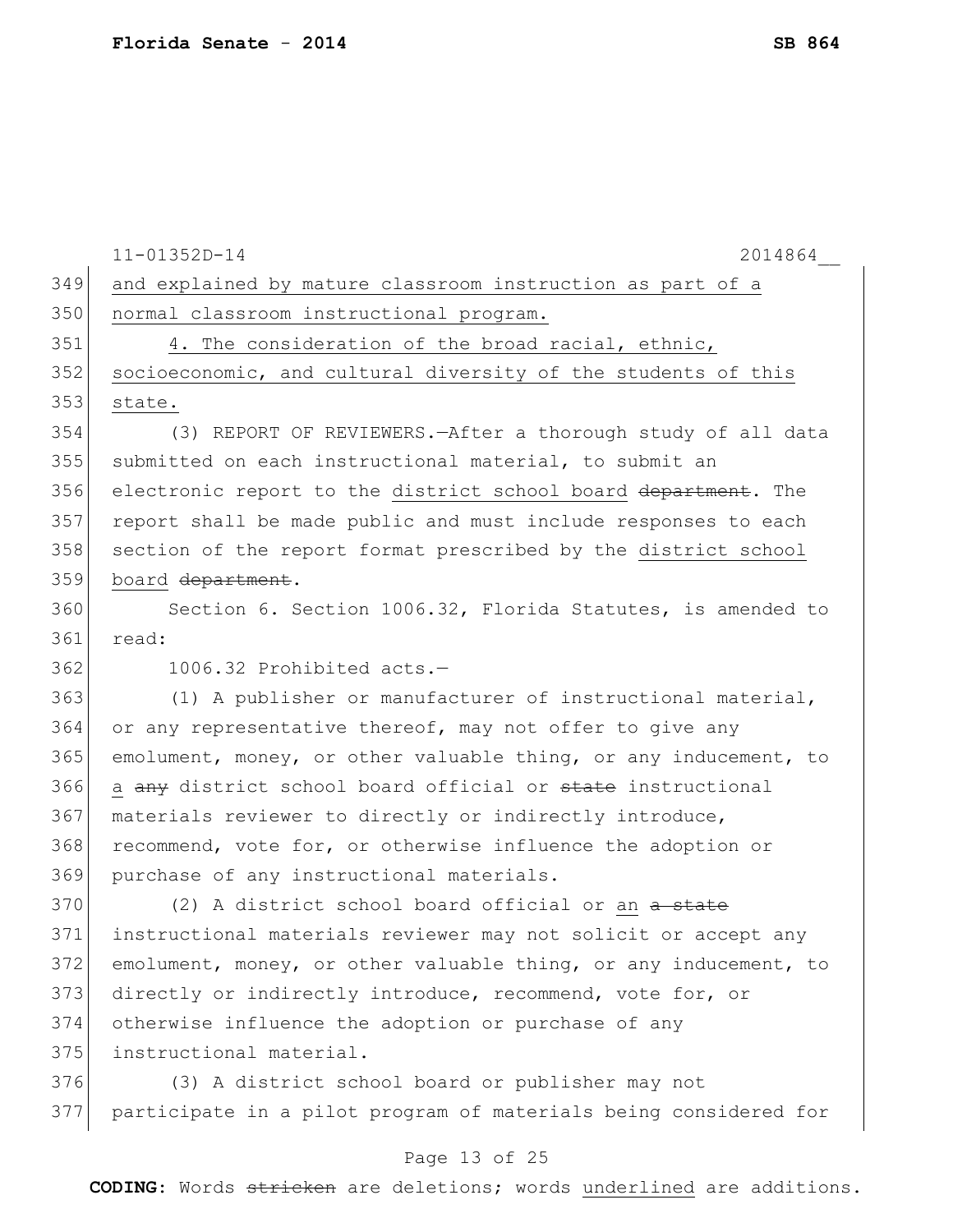```
11-01352D-14 2014864__
378 adoption during the 18-month period before the official adoption 
379 of the materials by the commissioner. Any pilot program during 
380 the first 2 years of the adoption period must have the prior
381 approval of the commissioner.
382 (4) Any publisher or manufacturer of instructional 
383 materials or representative thereof or any district school board 
384 official or state instructional materials reviewer who violates 
385 any provision of this section commits a misdemeanor of the
386 second degree, punishable as provided in s. 775.082 or s.
387 775.083. A Any representative of a publisher or manufacturer who
388 violates any provision of this section, in addition to any other 
389 penalty, shall be banned from practicing business in the state 
390 for a period of 1 calendar year.
391 (5) This section does not prohibit any publisher, 
392 manufacturer, or agent from supplying, for purposes of 
393 examination, necessary sample copies of instructional materials 
394 to any district school board official or state instructional
395 materials reviewer.
396 (6) This section does not prohibit a district school board 
397 official or state instructional materials reviewer from
398 receiving sample copies of instructional materials.
399 (7) This section does not prohibit or restrict a district 
400 school board official from receiving royalties or other
401 compensation, other than compensation paid to him or her as 
402 commission for negotiating sales to district school boards, from
403 the publisher or manufacturer of instructional materials
```
404 written, designed, or prepared by such district school board 405 official, and adopted by the commissioner or purchased by any 406 district school board. A No district school board official may

#### Page 14 of 25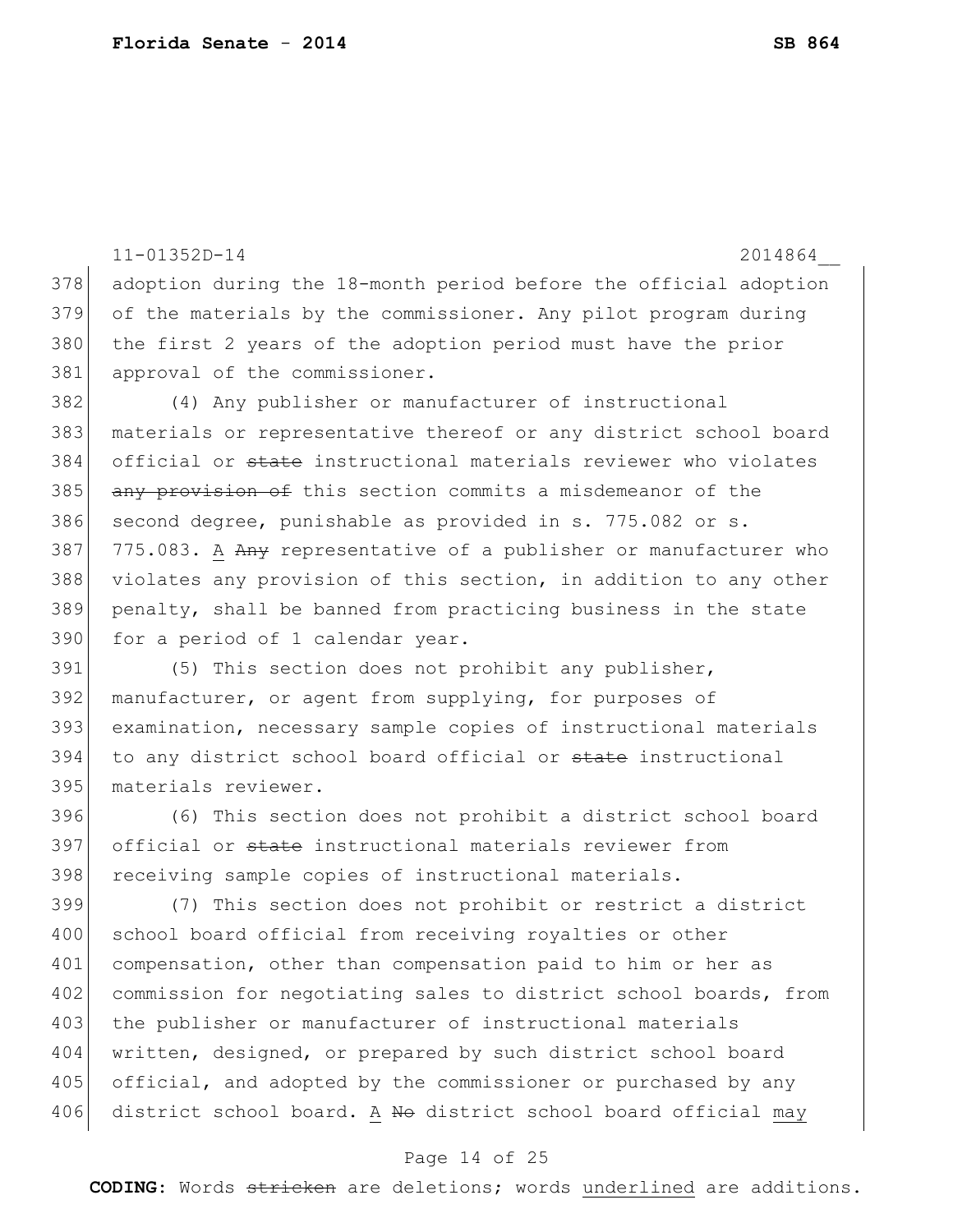11-01352D-14 2014864\_\_ 407 not shall be allowed to receive royalties on any materials not 408 on the district-adopted state-adopted list purchased for use by 409 his or her district school board. 410 (8) A district school superintendent, district school board 411 member, teacher, or other person officially connected with the 412 government or direction of public schools may not receive during 413 the months actually engaged in performing duties under his or 414 her contract any private fee, gratuity, donation, or 415 compensation, in any manner whatsoever, for promoting the sale 416 or exchange of any instructional material, map, or chart in any 417 public school, or be an agent for the sale of, or the publisher 418 of, any instructional material or reference work, or have a 419 direct or indirect pecuniary interest in the introduction of any 420 such instructional material, and any such agency or interest 421 shall disqualify any person so acting or interested from holding 422 any district school board employment whatsoever, and the person 423 commits a misdemeanor of the second degree, punishable as 424 provided in s. 775.082 or s. 775.083; however, this subsection 425 does not prevent the adoption of any instructional material 426 written in whole or in part by a Florida author. 427 Section 7. Section 1006.33, Florida Statutes, is repealed. 428 Section 8. Section 1006.34, Florida Statutes, is repealed. 429 Section 9. Section 1006.35, Florida Statutes, is amended to 430 read: 431 1006.35 Accuracy of instructional materials. 432 (1) In addition to relying on statements of publishers or 433 manufacturers of instructional materials, the district school 434 board commissioner may conduct or cause to be conducted an 435 independent investigation to determine the accuracy of district-

### Page 15 of 25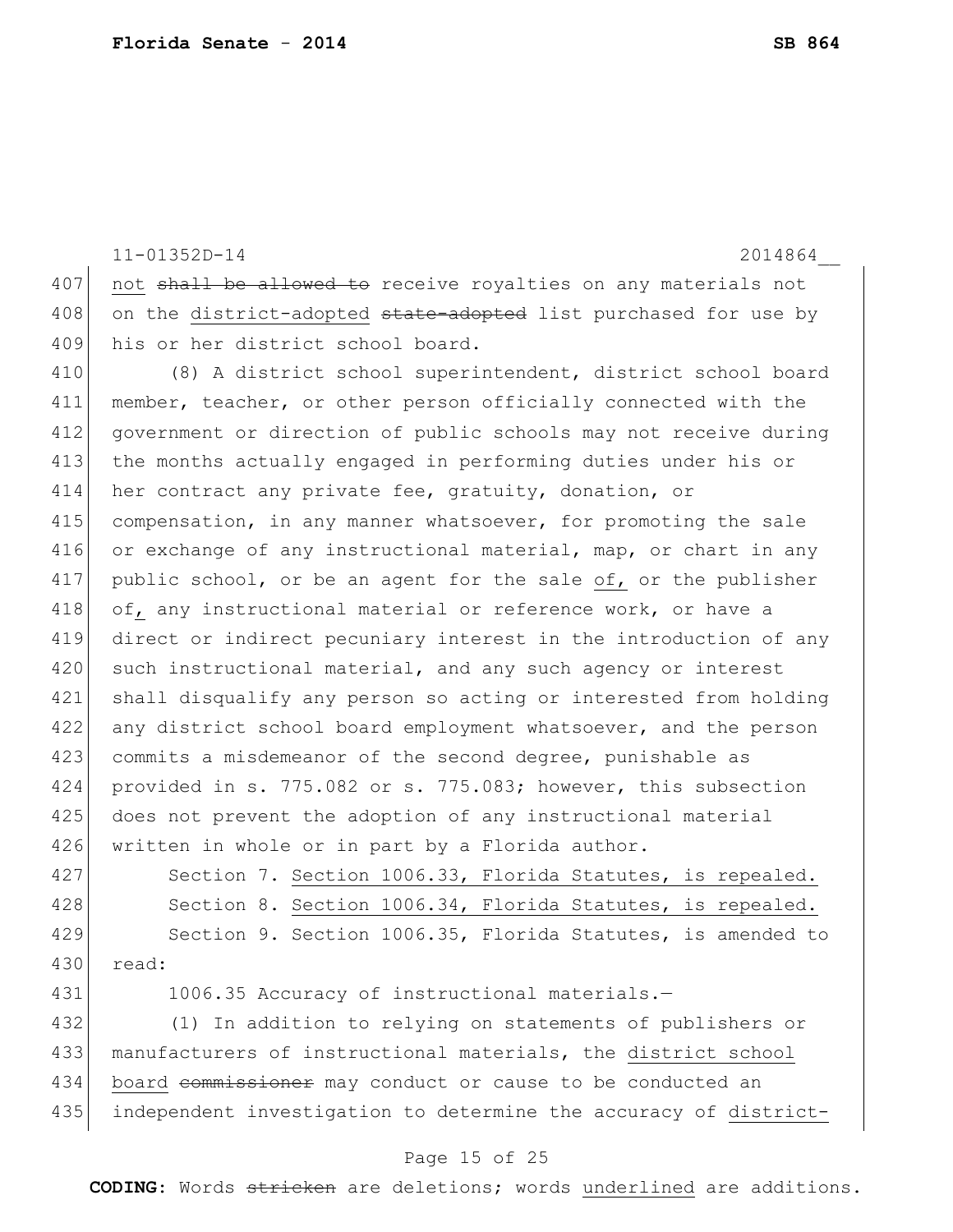|     | $11 - 01352D - 14$<br>2014864                                    |
|-----|------------------------------------------------------------------|
| 436 | adopted state-adopted instructional materials.                   |
| 437 | (2) When errors in district-adopted state-adopted materials      |
| 438 | are confirmed, the publisher of the materials shall provide to   |
| 439 | each district school board that has purchased the materials the  |
| 440 | corrections in a format approved by the investigating district   |
| 441 | school board department.                                         |
| 442 | (3) The district school board commissioner may remove            |
| 443 | materials from the list of district-adopted state-adopted        |
| 444 | materials if it he or she finds that the content is in error and |
| 445 | the publisher refuses to correct the error when notified by the  |
| 446 | district school board department.                                |
| 447 | (4) The district school board commissioner may remove            |
| 448 | materials from the list of district-adopted state-adopted        |
| 449 | materials at the request of the publisher if, in the district    |
| 450 | school board's his or her opinion, there is no material impact   |
| 451 | on the district's and the state's education goals.               |
| 452 | Section 10. Section 1006.36, Florida Statutes, is repealed.      |
| 453 | Section 11. Section 1006.37, Florida Statutes, is amended        |
| 454 | to read:                                                         |
| 455 | 1006.37 Requisition of instructional materials from              |
| 456 | publisher's depository.-                                         |
| 457 | (1) The district school superintendent may shall                 |
| 458 | requisition adopted instructional materials from the depository  |
| 459 | of the publisher with whom a contract has been made or any other |
| 460 | vendor selling the adopted instructional materials. However, the |
| 461 | superintendent shall requisition current instructional materials |
| 462 | to provide each student with a textbook or other materials as a  |
| 463 | major tool of instruction in core courses of the subject areas   |
| 464 | specified in s. 1006.40(2). These materials must be              |

# Page 16 of 25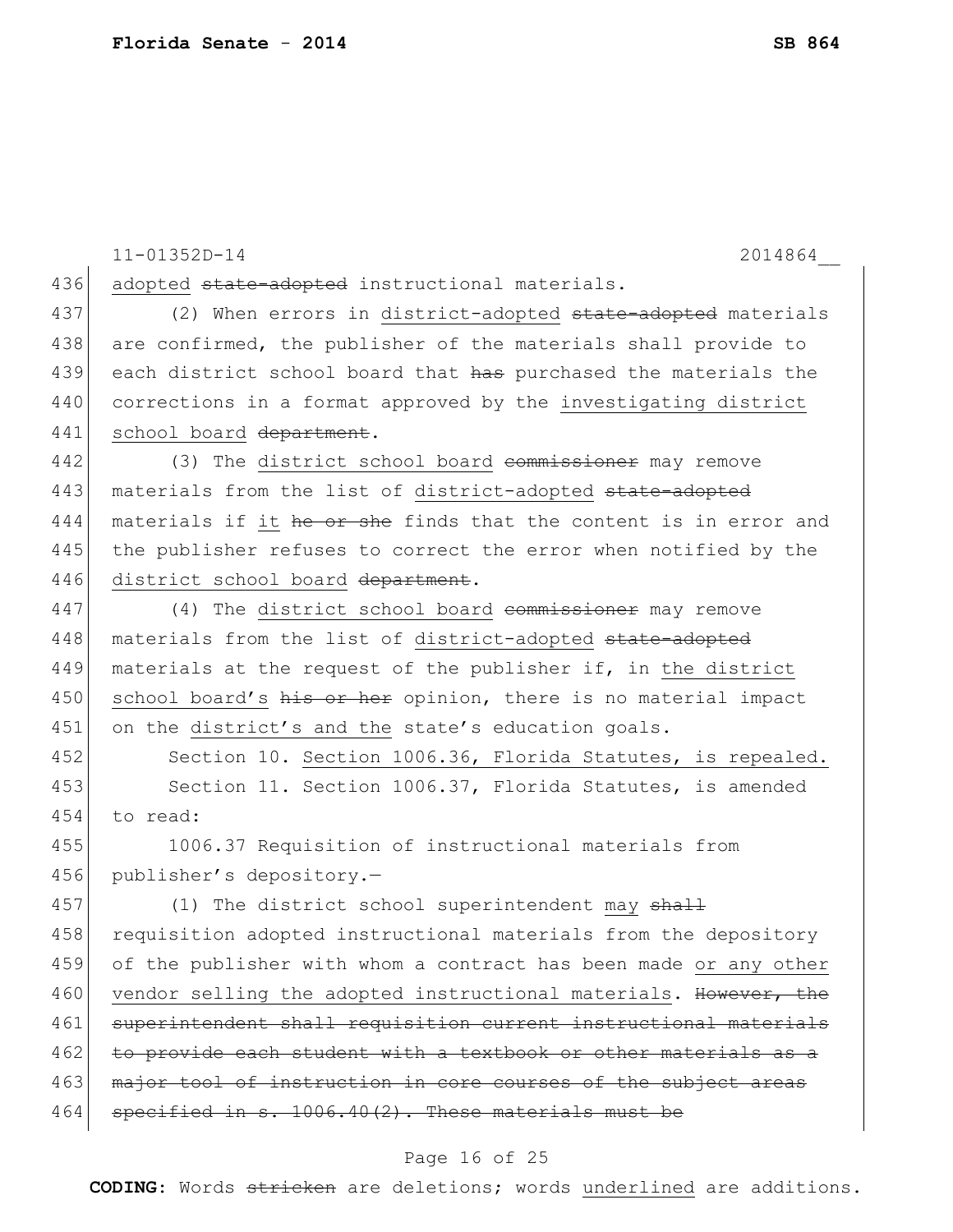11-01352D-14 2014864\_\_ 465 requisitioned within the first 3 years of the adoption cycle, 466 except for instructional materials related to growth of student 467 membership or instructional materials maintenance needs. The 468 superintendent may requisition instructional materials in the 469 core subject areas specified in  $s. 1006.40(2)$  that are related 470 to growth of student membership or instructional materials 471 maintenance needs during the 3rd, 4th, 5th, and 6th years of the 472 original contract period. 473 (2) The district school superintendent shall verify that 474 the requisition is complete and accurate and order the 475 depository or vendor selling the adopted instructional materials 476 to forward to him or her the adopted instructional materials 477 shown by the requisition. The depository or vendor shall prepare

478 an invoice of the materials shipped, including shipping charges, 479 and mail it to the superintendent to whom the shipment is being 480 made. The superintendent shall pay the depository or vendor 481 within 60 days after receipt of the requisitioned materials from 482 the appropriation for the purchase of adopted instructional 483 materials.

484 (3) A district school board or a consortium of school 485 districts may which implements an instructional materials 486 program pursuant to s. 1006.283 is not required to requisition 487 instructional materials from the publisher's depository or any 488 other vendor selling the adopted instructional materials.

489 (4) A district school board or a consortium of school 490 districts may request assistance from the publisher's depository 491 to recommend instructional materials for review, approval, 492 adoption, and purchase pursuant to s. 1006.283. 493 Section 12. Section 1006.38, Florida Statutes, is amended

#### Page 17 of 25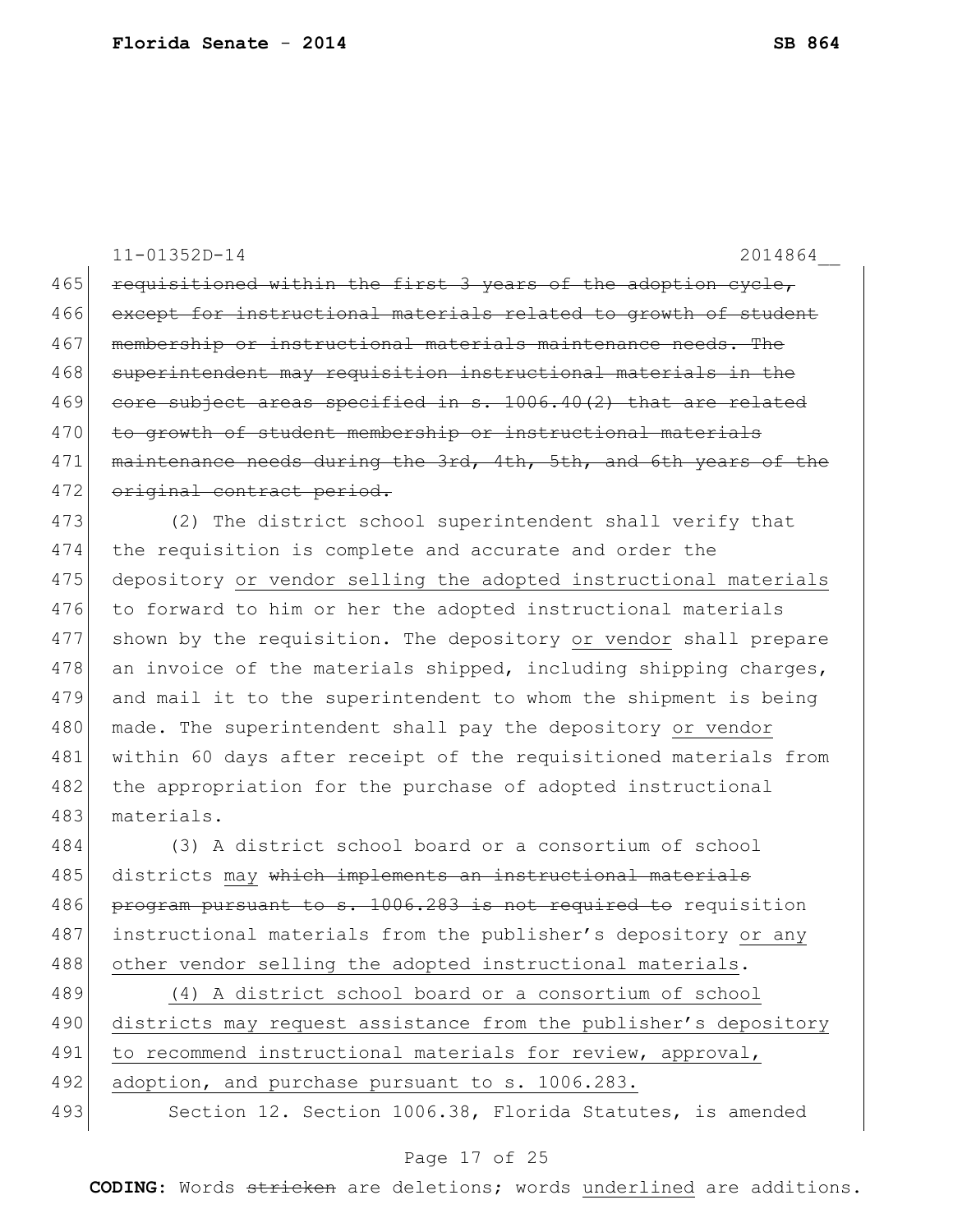|     | $11 - 01352D - 14$<br>2014864                                   |
|-----|-----------------------------------------------------------------|
| 494 | to read:                                                        |
| 495 | 1006.38 Duties, responsibilities, and requirements of           |
| 496 | instructional materials publishers and manufacturers.-This      |
| 497 | section applies to both the state and district approval         |
| 498 | processes. Publishers and manufacturers of instructional        |
| 499 | materials, or their representatives, shall:                     |
| 500 | (1) Comply with all provisions of this part.                    |
| 501 | (2) Electronically deliver fully developed sample copies of     |
| 502 | all instructional materials upon which bids are based to the    |
| 503 | district department pursuant to procedures adopted by the       |
| 504 | district school board State Board of Education.                 |
| 505 | (3) Submit, at a time designated by the district school         |
| 506 | board in s. 1006.33, the following information:                 |
| 507 | (a) Detailed specifications of the physical characteristics     |
| 508 | of the instructional materials, including any software or       |
| 509 | technological tools required for use by the district, school,   |
| 510 | teachers, or students. The publisher or manufacturer shall      |
| 511 | comply with these specifications if the instructional materials |
| 512 | are adopted and purchased in completed form.                    |
| 513 | (b) Evidence that the publisher or manufacturer has             |
| 514 | provided materials that address the performance standards       |
| 515 | provided for in s. 1001.03(1) and that can be accessed through  |
| 516 | the district's local instructional improvement system and a     |
| 517 | variety of electronic, digital, and mobile devices.             |
| 518 | (c) Evidence that the instructional materials include           |
| 519 | specific references to statewide standards in the teacher's     |
| 520 | manual and incorporate such standards into chapter tests or the |
| 521 | assessments.                                                    |
| 522 | (4) Make available for purchase by any district school          |

# Page 18 of 25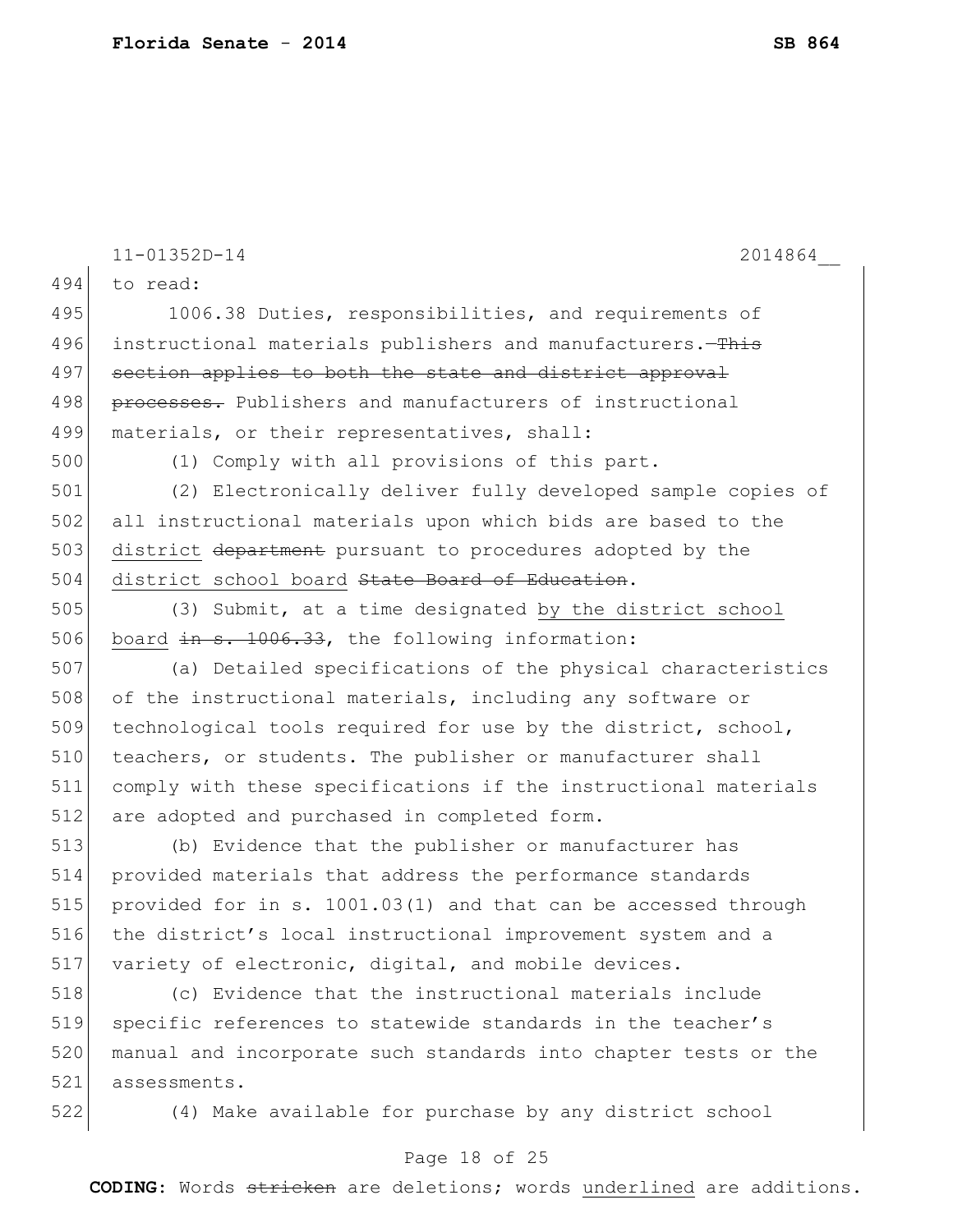11-01352D-14 2014864\_\_ 523 board any diagnostic, criterion-referenced, or other tests that 524 they may develop. 525 (5) Furnish the instructional materials offered by them at 526 a price in the state which, including all costs of electronic 527 transmission, may not exceed the lowest price at which they 528 offer such instructional materials for adoption or sale to any 529 state or school district in the United States. 530 (6) Reduce automatically the price of the instructional 531 materials to any district school board to the extent that 532 reductions are made elsewhere in the United States. 533 (7) Provide any instructional materials free of charge in 534 the state to the same extent as they are provided free of charge 535 to any state or school district in the United States. 536 (8) Guarantee that all copies of any instructional 537 materials sold in this state will be at least equal in quality 538 to the copies of such instructional materials that are sold 539 elsewhere in the United States and will be kept revised, free 540 from all errors, and up-to-date as may be required by the 541 department. 542 (9) Agree that any supplementary material developed at the 543 district or state level does not violate the author's or 544 publisher's copyright, provided such material is developed in 545 accordance with the doctrine of fair use. 546 (10) Not in any way, directly or indirectly, become 547 associated or connected with any combination in restraint of 548 trade in instructional materials, nor enter into any 549 understanding, agreement, or combination to control prices or 550 restrict competition in the sale of instructional materials for 551 use in the state.

### Page 19 of 25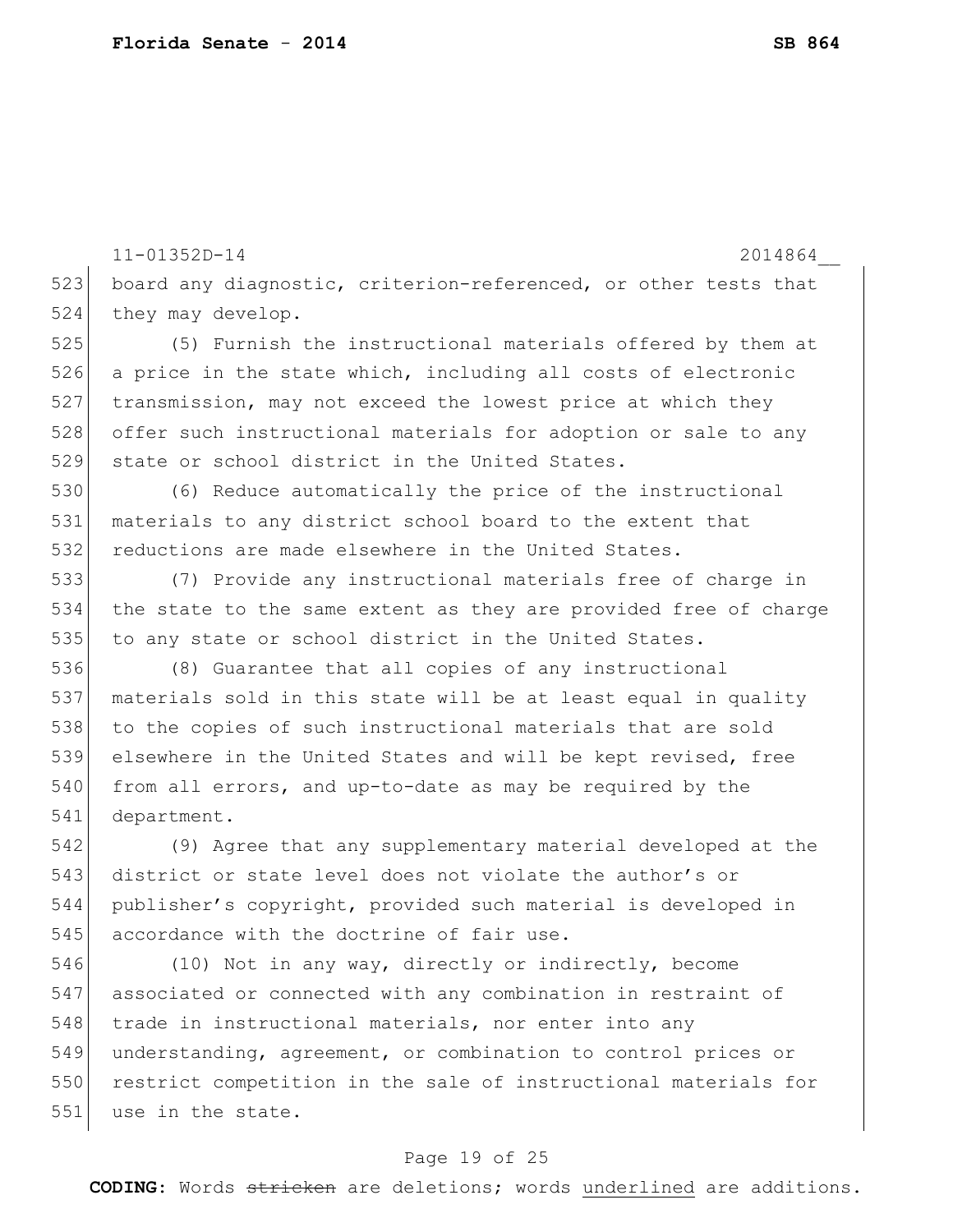```
11-01352D-14 2014864__
552 (11) Maintain or contract with a depository in the state.
553 (12) For the core subject areas specified in s. 1006.40(2), 
554 maintain in the depository for the first 3 years of the contract
555 an inventory of instructional materials sufficient to receive 
556 and fill orders.
557 (13) For the core subject areas specified in s. 1006.40(2),
558 ensure the availability of an inventory sufficient to receive
559 and fill orders for instructional materials for growth,
560 including the opening of a new school, and replacement during
561 the 3rd and subsequent years of the original contract period.
562 (13)(14) Accurately and fully disclose only the names of
563 those persons who actually authored the instructional materials.
564 In addition to the penalties provided in subsection (15)
565 subsection (16), the district school board commissioner may
566 remove from the list of district-adopted state-adopted
567 instructional materials those instructional materials whose 
568 publisher or manufacturer misleads the purchaser by falsely 
569 representing genuine authorship.
570 (14) (15) Grant, without prior written request, for any
571 copyright held by the publisher or its agencies automatic 
572 permission to the district school board department or its
573 agencies for the reproduction of instructional materials and
574 supplementary materials in Braille, large print, or other
575 appropriate format for use by visually impaired students or 
576 other students with disabilities who that would benefit from use
577 of the materials.
578 (15) (16) Upon the willful failure of the publisher or
```
579 manufacturer to comply with the requirements of this section, be 580 liable to the district school board department in the amount of

### Page 20 of 25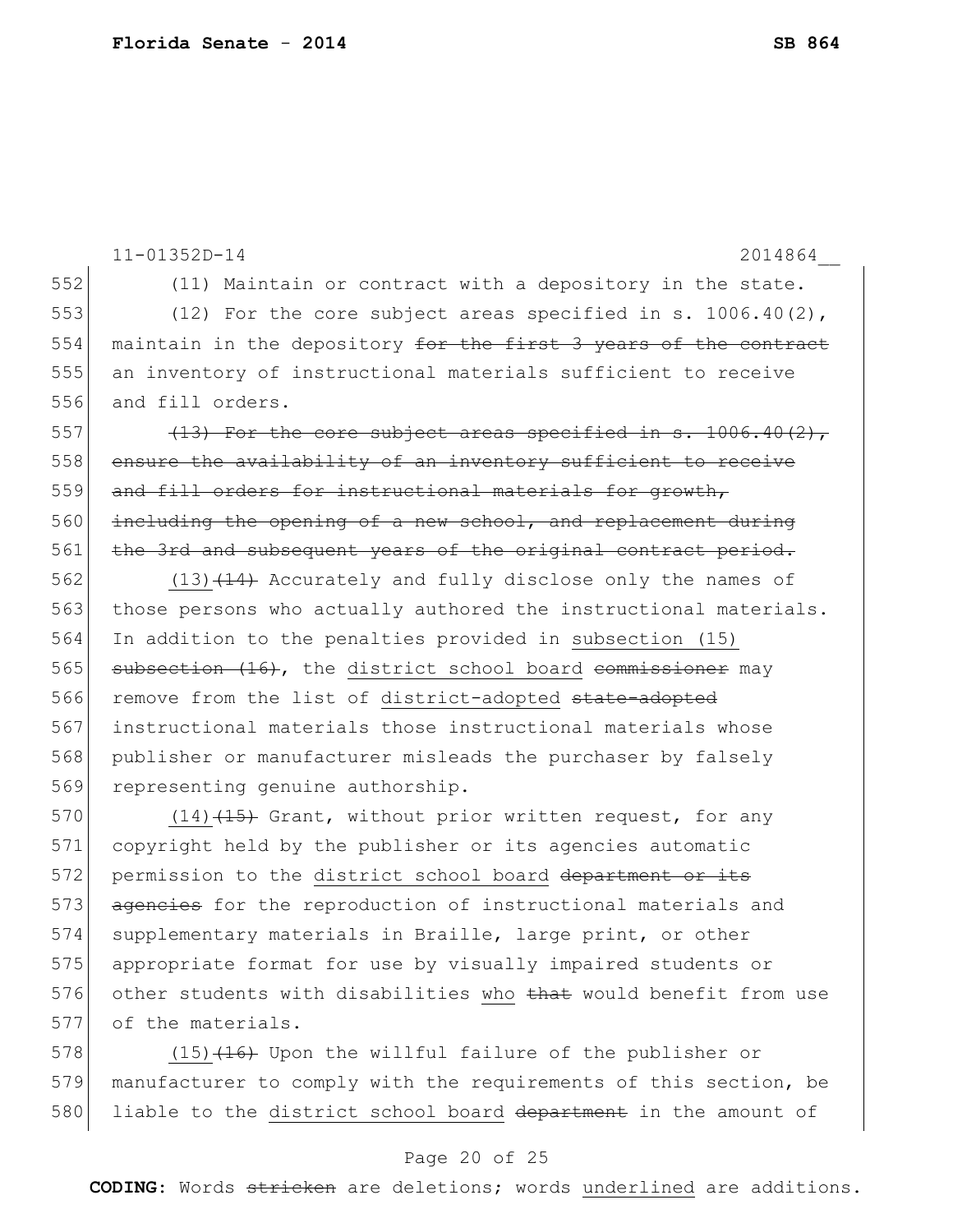|       | $11 - 01352D - 14$<br>2014864                                    |
|-------|------------------------------------------------------------------|
| $581$ | three times the total sum which the publisher or manufacturer    |
| 582   | was paid in excess of the price required under subsections (5)   |
| 583   | and (6) and in the amount of three times the total value of the  |
| 584   | instructional materials and services which the district school   |
| 585   | board is entitled to receive free of charge under subsection     |
| 586   | $(7)$ .                                                          |
| 587   | Section 13. Subsections (2) and (3) of section 1006.40,          |
| 588   | Florida Statutes, are amended to read:                           |
| 589   | 1006.40 Use of instructional materials allocation;               |
| 590   | instructional materials, library books, and reference books;     |
| 591   | repair of books.-                                                |
| 592   | (2) Each district school board must purchase current             |
| 593   | instructional materials to provide each student in kindergarten  |
| 594   | through grade 12 with a major tool of instruction in core        |
| 595   | courses of the subject areas of mathematics, language arts,      |
| 596   | science, social studies, reading, and literature for             |
| 597   | kindergarten through grade 12. Such purchase must be made within |
| 598   | the first 3 years after the effective date of the adoption       |
| 599   | eyele. For the 2012-2013 mathematics adoption, a district using  |
| 600   | a comprehensive mathematics instructional materials program      |
| 601   | adopted in the 2009-2010 adoption shall be deemed in compliance  |
| 602   | with this subsection if it provides each student with such       |
| 603   | additional state-adopted materials as may be necessary to align  |
| 604   | the previously adopted comprehensive program to common core      |
| 605   | standards and the other criteria of the 2012-2013 mathematics    |
| 606   | adoption.                                                        |
| 607   | $(3)$ $(a)$ By the 2015-2016 fiscal year, each district school   |

608 board shall use at least 50 percent of the annual allocation for 609 the purchase of digital or electronie instructional materials

### Page 21 of 25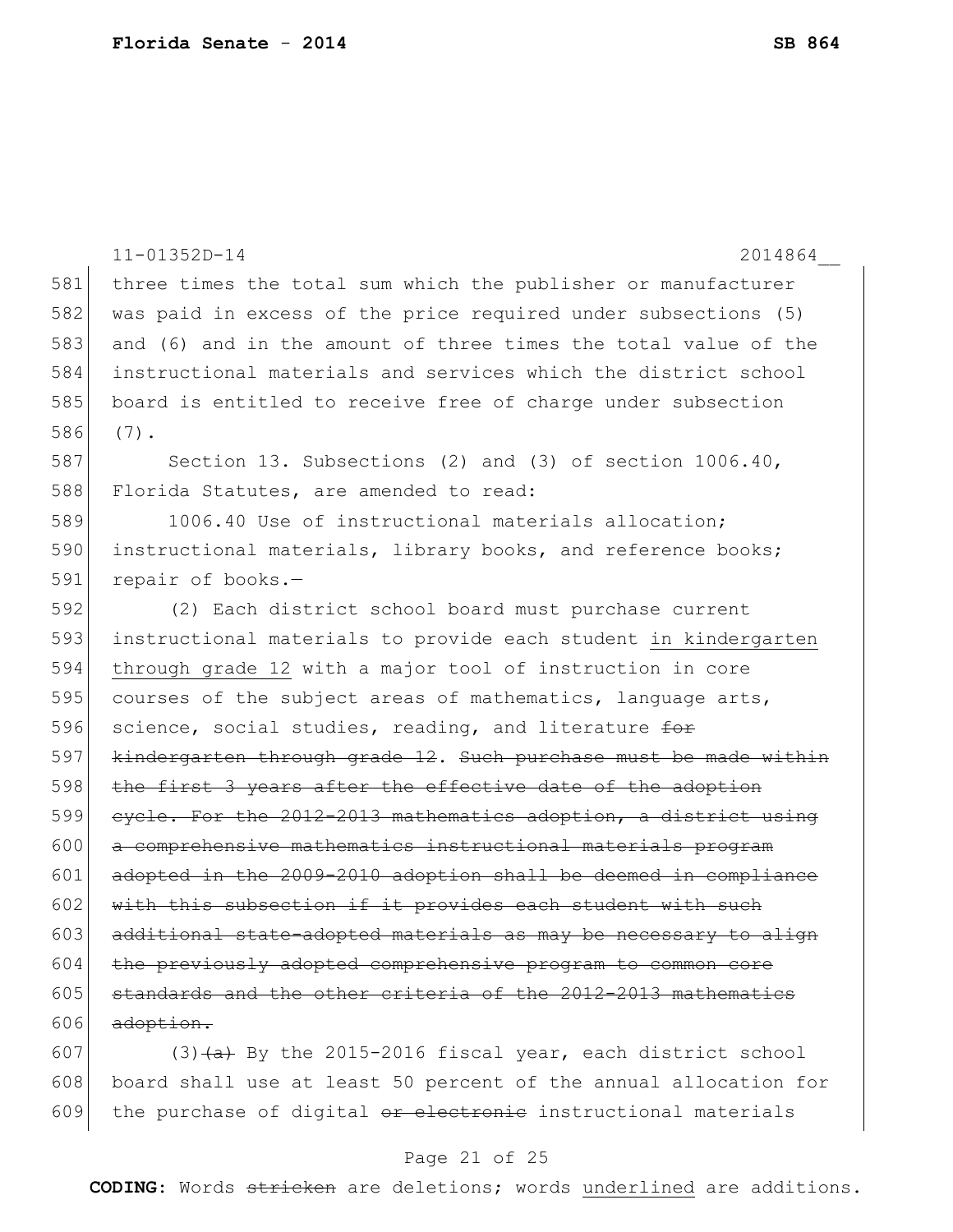|     | $11 - 01352D - 14$<br>2014864                                    |
|-----|------------------------------------------------------------------|
| 610 | that are consistent with district goals and objectives and the   |
| 611 | course descriptions adopted in rule by the State Board of        |
| 612 | Education, align with the performance standards provided for in  |
| 613 | s. 1001.03(1), meet the requirements in s. 1006.31, and are on   |
| 614 | the district-adopted list align with state standards included on |
| 615 | the state-adopted list, except as otherwise authorized in        |
| 616 | paragraphs (b) and (c). This section does not apply to a         |
| 617 | district school board or a consortium of school districts which  |
| 618 | implements an instructional materials program pursuant to s.     |
| 619 | 1006.283, except that by the 2015-2016 fiscal year, each         |
| 620 | district school board shall use at least 50 percent of the       |
| 621 | annual allocation for the purchase of digital or electronic      |
| 622 | instructional materials that align with state standards.         |
| 623 | (b) Up to 50 percent of the annual allocation may be used        |
| 624 | for the purchase of instructional materials, including library   |
| 625 | and reference books and nonprint materials, not included on the  |
| 626 | state-adopted list and for the repair and renovation of          |
| 627 | textbooks and library books.                                     |
| 628 | (c) District school boards may use 100 percent of that           |
| 629 | portion of the annual allocation designated for the purchase of  |
| 630 | instructional materials for kindergarten, and 75 percent of that |
| 631 | portion of the annual allocation designated for the purchase of  |
| 632 | instructional materials for first grade, to purchase materials   |
| 633 | not on the state-adopted list.                                   |
| 634 | Section 14. Subsection (1) of section 1006.41, Florida           |
| 635 | Statutes, is amended to read:                                    |
| 636 | 1006.41 Disposal of instructional materials.-                    |
| 637 | (1) Instructional materials that have become unserviceable       |
| 638 | or surplus or are no longer on the district state contract may   |
|     |                                                                  |

# Page 22 of 25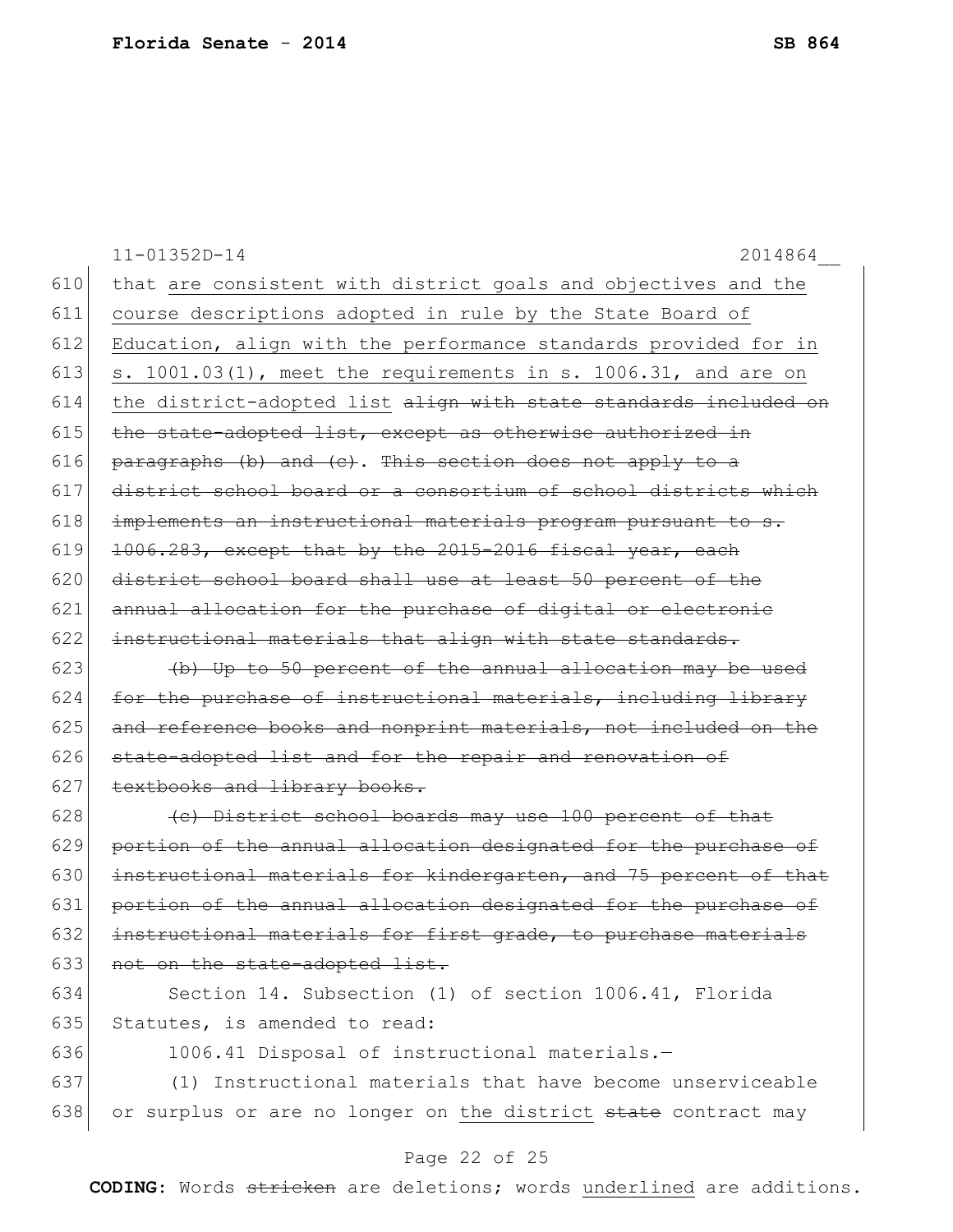|     | $11 - 01352D - 14$<br>2014864                                    |
|-----|------------------------------------------------------------------|
| 639 | be disposed of, under adopted rule of the district school board, |
| 640 | by:                                                              |
| 641 | (a) Giving or lending the materials to other public              |
| 642 | education programs within the district or state, to the teachers |
| 643 | to use in developing supplementary teaching materials, to        |
| 644 | students or others, or to any charitable organization,           |
| 645 | governmental agency, home education students, private school, or |
| 646 | state.                                                           |
| 647 | (b) Selling the materials to used book dealers, recycling        |
| 648 | plants, pulp mills, or other persons, firms, or corporations     |
| 649 | upon such terms as are most economically advantageous to the     |
| 650 | district school board.                                           |
| 651 | Section 15. Section 1006.282, Florida Statutes, is amended       |
| 652 | to read:                                                         |
| 653 | 1006.282 Pilot program for the transition to electronic and      |
| 654 | digital instructional materials.-                                |
| 655 | (1) A district school board may designate pilot program          |
| 656 | schools to implement the transition to instructional materials   |
| 657 | that are in an electronic or a digital format as defined in s.   |
| 658 | $1006.283$ s. $1006.29(3)$ .                                     |
| 659 | (2) A district school board may designate pilot program          |
| 660 | schools if the school district:                                  |
| 661 | (a) Implements a local instructional improvement system          |
| 662 | pursuant to s. 1006.281 which enables district staff to plan,    |
| 663 | create, and manage professional development and to connect       |
| 664 | professional development with staff information and student      |
| 665 | performance, provides the ability to seamlessly connect the      |
| 666 | system to electronic and digital instructional materials and the |
| 667 | instructional materials to student assessment data, and includes |

# Page 23 of 25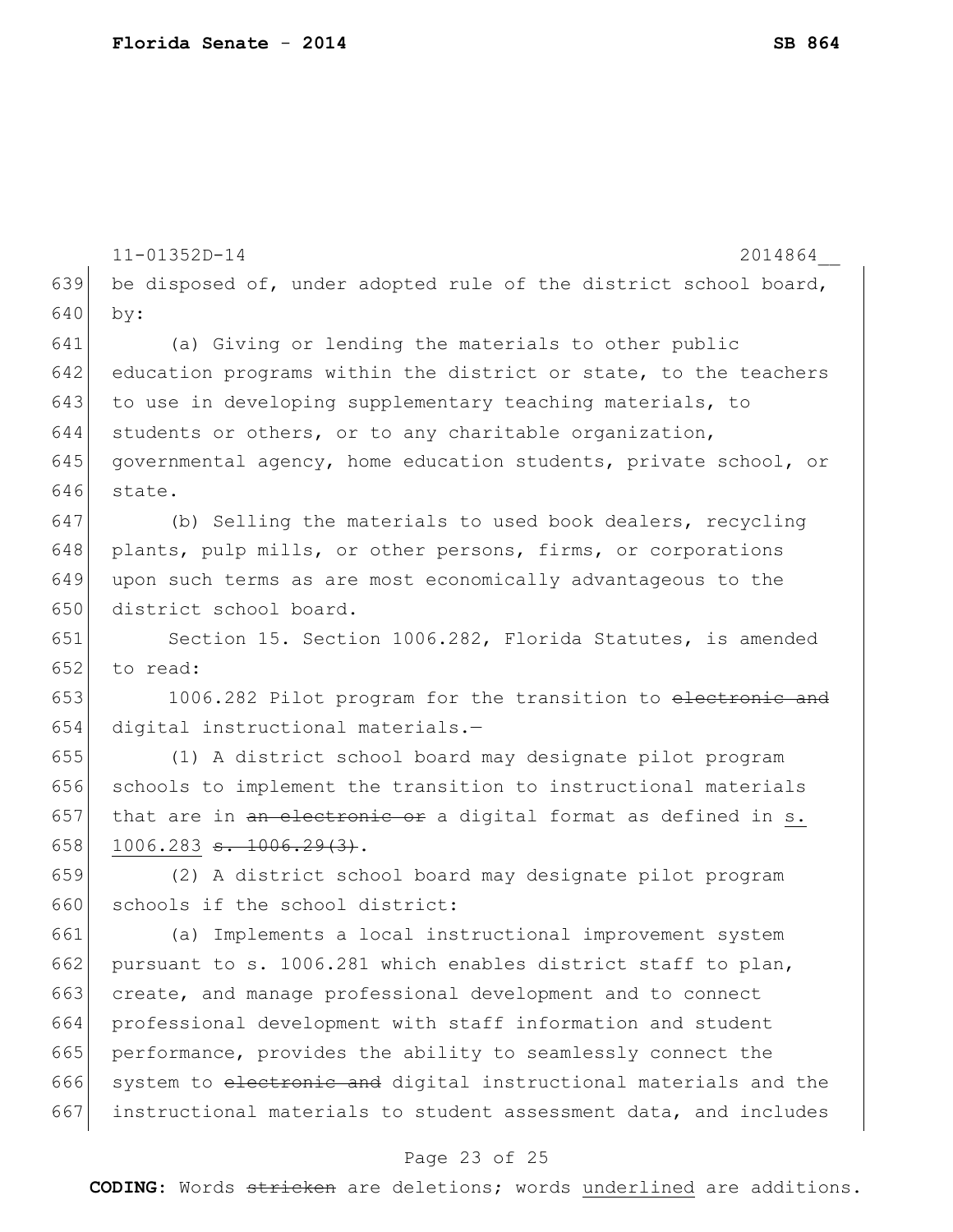|     | $11 - 01352D - 14$<br>2014864                                    |
|-----|------------------------------------------------------------------|
| 668 | the minimum standards published by the Department of Education.  |
| 669 | (b) Requests only the electronic or digital format of the        |
| 670 | sample copies of instructional materials submitted pursuant to   |
| 671 | s. 1006.283 <del>s. 1006.33</del> .                              |
| 672 | (c) Uses at least 50 percent of the pilot program school's       |
| 673 | annual allocation from the district for the purchase of          |
| 674 | electronic or digital instructional materials included on the    |
| 675 | district-adopted state-adopted list.                             |
| 676 | (3) A school designated as a pilot program school by the         |
| 677 | school board is exempt from:                                     |
| 678 | (a) Section $1006.40(2)$ , if the school provides                |
| 679 | comprehensive electronic or digital instructional materials to   |
| 680 | all students; and                                                |
| 681 | (b) Section 1006.37.                                             |
| 682 | (4) By August 1 of each year, beginning in 2011, the school      |
| 683 | board must report to the Department of Education the school or   |
| 684 | schools in its district which have been designated as pilot      |
| 685 | program schools. The department shall publish the list of pilot  |
| 686 | program schools on the department's Internet website. The report |
| 687 | must include:                                                    |
| 688 | (a) The name of the pilot program school, the contact            |
| 689 | person and contact person information, and the grade or grades   |
| 690 | and associated course or courses included in the pilot program   |
| 691 | school.                                                          |
| 692 | (b) A description of the type of technological tool or           |
| 693 | tools that will be used to access the electronic or digital      |
| 694 | instructional materials included in the pilot program school,    |
| 695 | whether district-owned or student-owned.                         |
| 696 | (c) The projected costs and funding sources, which must          |
|     | Page 24 of 25                                                    |